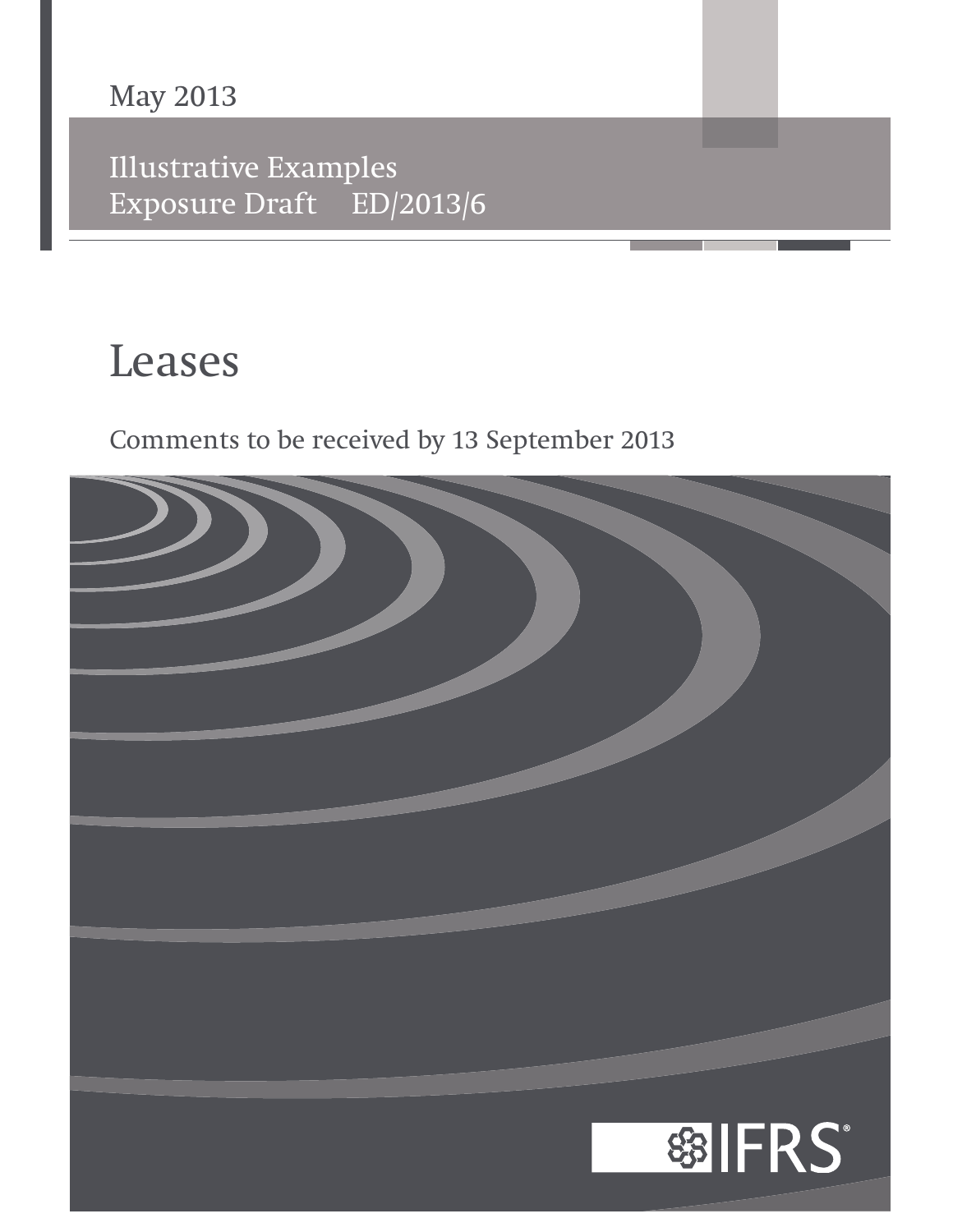# **Illustrative Examples on Exposure Draft Leases**

Comments to be received by 13 September 2013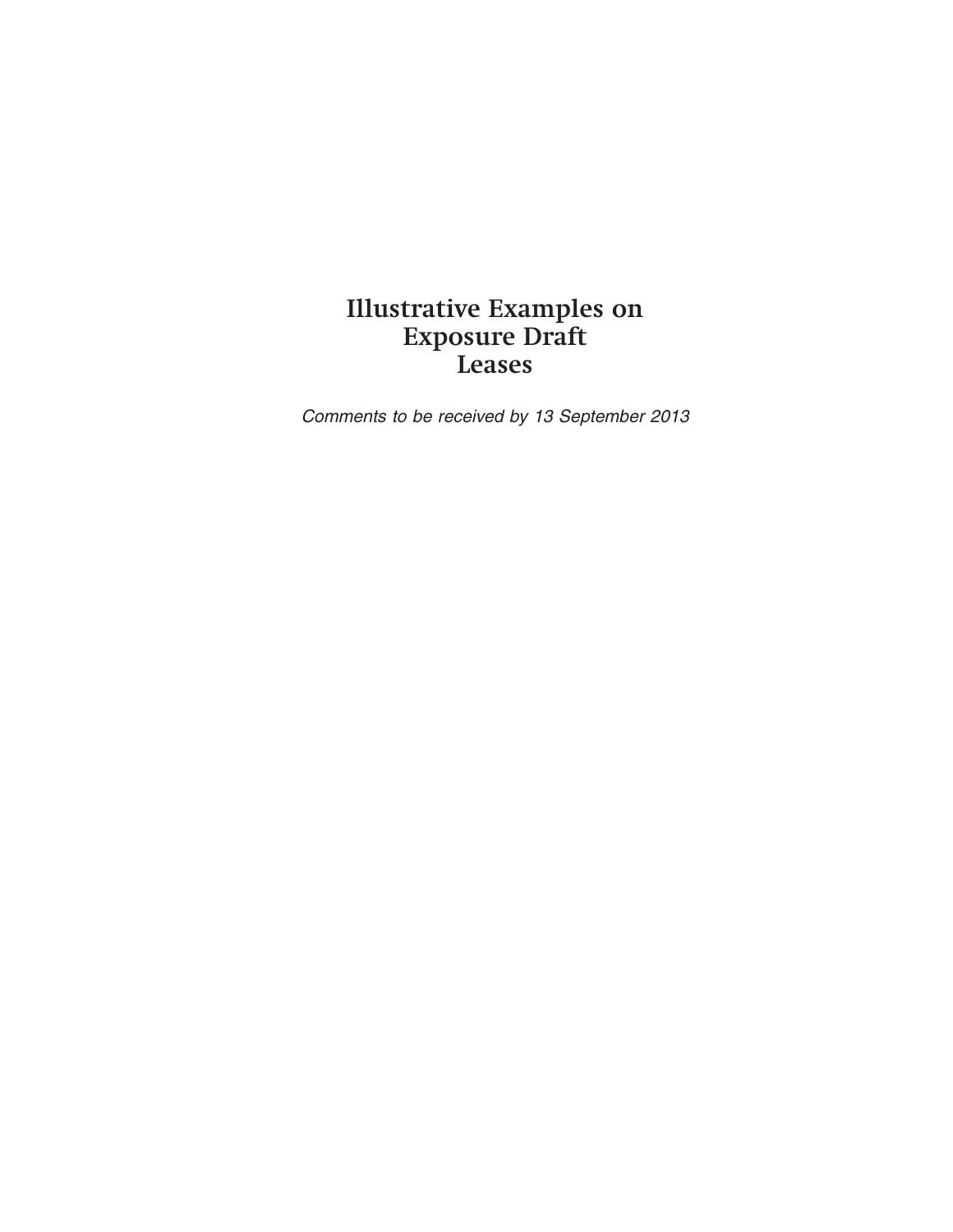These Illustrative Examples accompany the Exposure Draft ED/2013/6 *Leases* (issued May 2013; see separate booklet). The proposals may be modified in the light of the comments received before being issued in final form. Comments need to be received by **13 September 2013** and should be submitted in writing to the address below or electronically via our website www.ifrs.org using the 'Comment on a proposal' page.

All responses will be put on the public record and posted on our website unless the respondent requests confidentiality. Confidentiality requests will not normally be granted unless supported by good reason, such as commercial confidence.

**Disclaimer:** the IASB, the IFRS Foundation, the authors and the publishers do not accept responsibility for any loss caused by acting or refraining from acting in reliance on the material in this publication, whether such loss is caused by negligence or otherwise.

International Financial Reporting Standards (including International Accounting Standards and SIC and IFRIC Interpretations), Exposure Drafts and other IASB and/or IFRS Foundation publications are copyright of the IFRS Foundation.

#### **Copyright © 2013 IFRS Foundation®**

ISBN for this part: 978-1-907877-94-0; ISBN for set of three parts: 978-1-907877-91-9

**All rights reserved.** Copies of the Exposure Draft may only be made for the purpose of preparing comments to be submitted to the IASB provided that such copies are for personal or intra-organisational use only and are not sold or disseminated and each copy acknowledges the IFRS Foundation's copyright and sets out the IASB's address in full.

Except as permitted above no part of this publication may be translated, reprinted, reproduced or used in any form either in whole or in part or by any electronic, mechanical or other means, now known or hereafter invented, including photocopying and recording, or in any information storage and retrieval system, without prior permission in writing from the IFRS Foundation.

The approved text of International Financial Reporting Standards and other IASB publications is that published by the IASB in the English language. Copies may be obtained from the IFRS Foundation. Please address publications and copyright matters to:

IFRS Foundation Publications Department 1st Floor, 30 Cannon Street, London EC4M 6XH, United Kingdom Tel: +44 (0)20 7332 2730 Fax: +44 (0)20 7332 2749 Email: publications@ifrs.org Web: www.ifrs.org



The IFRS Foundation logo/the IASB logo/'Hexagon Device', 'IFRS Foundation', '*e*IFRS', 'IASB', 'IFRS for SMEs', 'IAS', 'IASs', 'IFRIC', 'IFRS', 'IFRSs', 'SIC', 'International Accounting Standards' and 'International Financial Reporting Standards' are Trade Marks of the IFRS Foundation.

The IFRS Foundation is a not-for-profit corporation under the General Corporation Law of the State of Delaware, USA and operates in England and Wales as an overseas company (Company number: FC023235) with its principal office as above.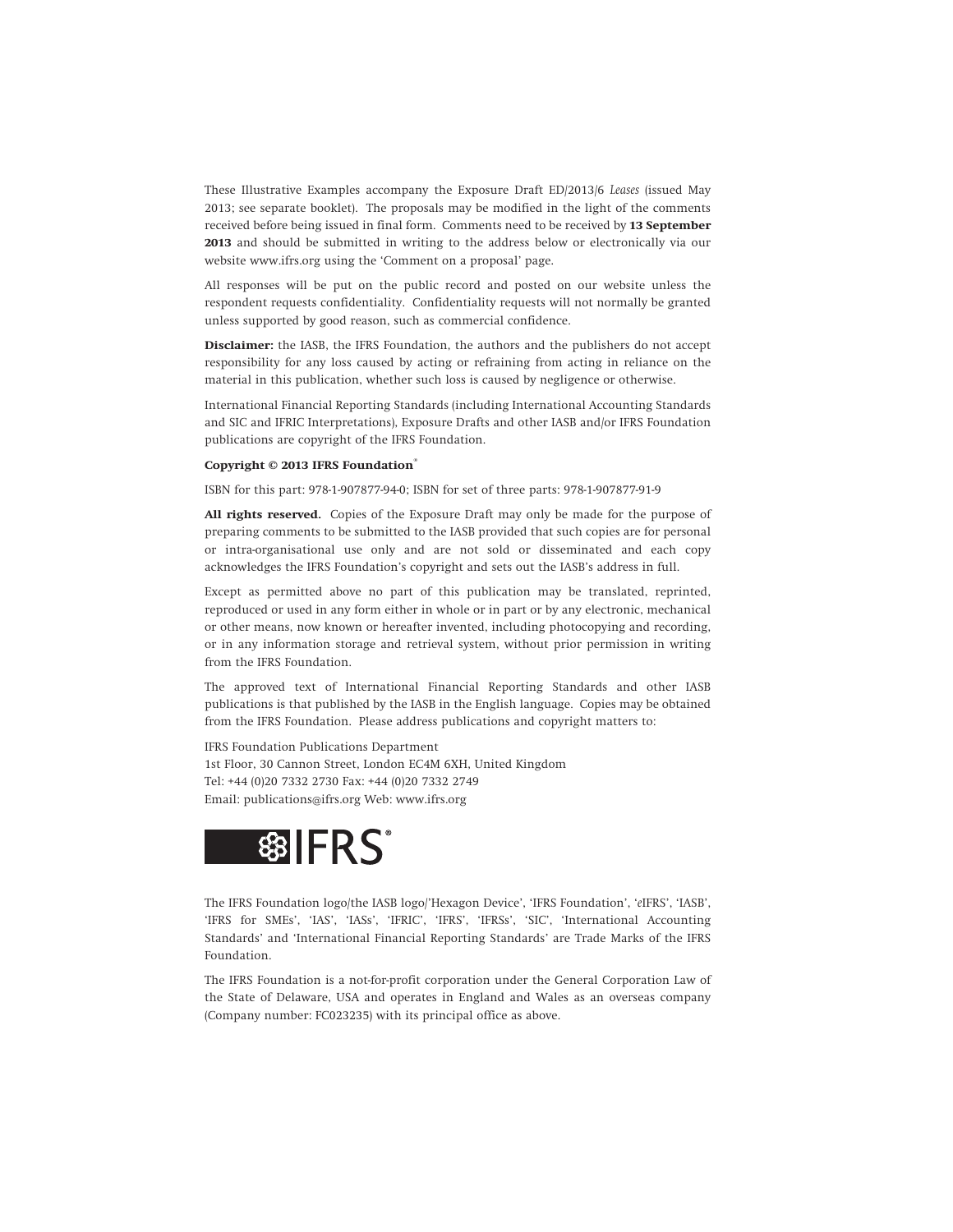|                                                                                                                        | from paragraph  |
|------------------------------------------------------------------------------------------------------------------------|-----------------|
| [DRAFT] IFRS X LEASES ILLUSTRATIVE EXAMPLES                                                                            |                 |
| <b>INTRODUCTION</b>                                                                                                    | IE <sub>1</sub> |
| <b>IDENTIFYING A LEASE</b>                                                                                             | IE <sub>3</sub> |
| Example 1-Contract for rail cars                                                                                       |                 |
| Example 2-Contract for coffee services                                                                                 |                 |
| Example 3-Contract for medical equipment                                                                               |                 |
| Example 4-Contract for fibre-optic cable                                                                               |                 |
| Example 5-Contract for energy/power                                                                                    |                 |
| ALLOCATING CONSIDERATION TO COMPONENTS OF A CONTRACT                                                                   | IE <sub>4</sub> |
| Example 6—Lessee allocation of consideration to lease and non-lease<br>components of a contract                        |                 |
| <b>LEASE COMPONENTS AND IDENTIFYING THE PRIMARY ASSET</b>                                                              | IE <sub>5</sub> |
| Example 7-Lease of retail space                                                                                        |                 |
| Example 8—Lease of retail space plus an additional plot of land                                                        |                 |
| Example 9—Lease of a manufacturing plant                                                                               |                 |
| Example 10-Lease of a turbine plant                                                                                    |                 |
| <b>SHORT-TERM LEASE</b>                                                                                                | IE6             |
| Example 11-Short-term lease                                                                                            |                 |
| <b>LEASE CLASSIFICATION</b>                                                                                            | IE7             |
| Example 12-Equipment lease classification                                                                              |                 |
| Example 13-Commercial property lease classification                                                                    |                 |
| LESSEE MEASUREMENT AND REASSESSMENT OF THE LEASE TERM                                                                  | IE8             |
| Example 14—Initial and subsequent measurement by a lessee and accounting                                               |                 |
| for a change in the lease term<br>Example 15-Termination penalties                                                     |                 |
| <b>LESSEE ACCOUNTING FOR PURCHASE OPTIONS</b>                                                                          | IE9             |
| Example 16-Purchase option                                                                                             |                 |
| LESSEE ACCOUNTING FOR VARIABLE LEASE PAYMENTS                                                                          | <b>IE10</b>     |
| Example 17—Variable lease payments that are in-substance fixed lease                                                   |                 |
| payments                                                                                                               |                 |
| Example 18—Variable lease payments dependent on an index and variable<br>lease payments linked to performance          |                 |
| <b>LESSOR MEASUREMENT FOR TYPE A LEASES</b>                                                                            | <b>IE12</b>     |
| Example 19—Lessor accounting for Type A leases—the carrying amount of the<br>underlying asset equals fair value        |                 |
| Example 20—Lessor accounting for Type A leases—the carrying amount of the<br>underlying asset is lower than fair value |                 |
| Example 21-Lessor accounting for Type A leases-residual value guarantees                                               |                 |
| Example 22—Lessor accounting for Type A leases—impairment of the lease<br>receivable                                   |                 |
| <b>SALE AND LEASEBACK TRANSACTION</b>                                                                                  | <b>IE15</b>     |
| Example 23-Sale and leaseback transaction                                                                              |                 |
| LESSEE TRANSITION-OPERATING LEASE TO TYPE A LEASE                                                                      | <b>IE16</b>     |
| Example 24—Lessee transition—operating lease to Type A lease                                                           |                 |

**3 B** IFRS Foundation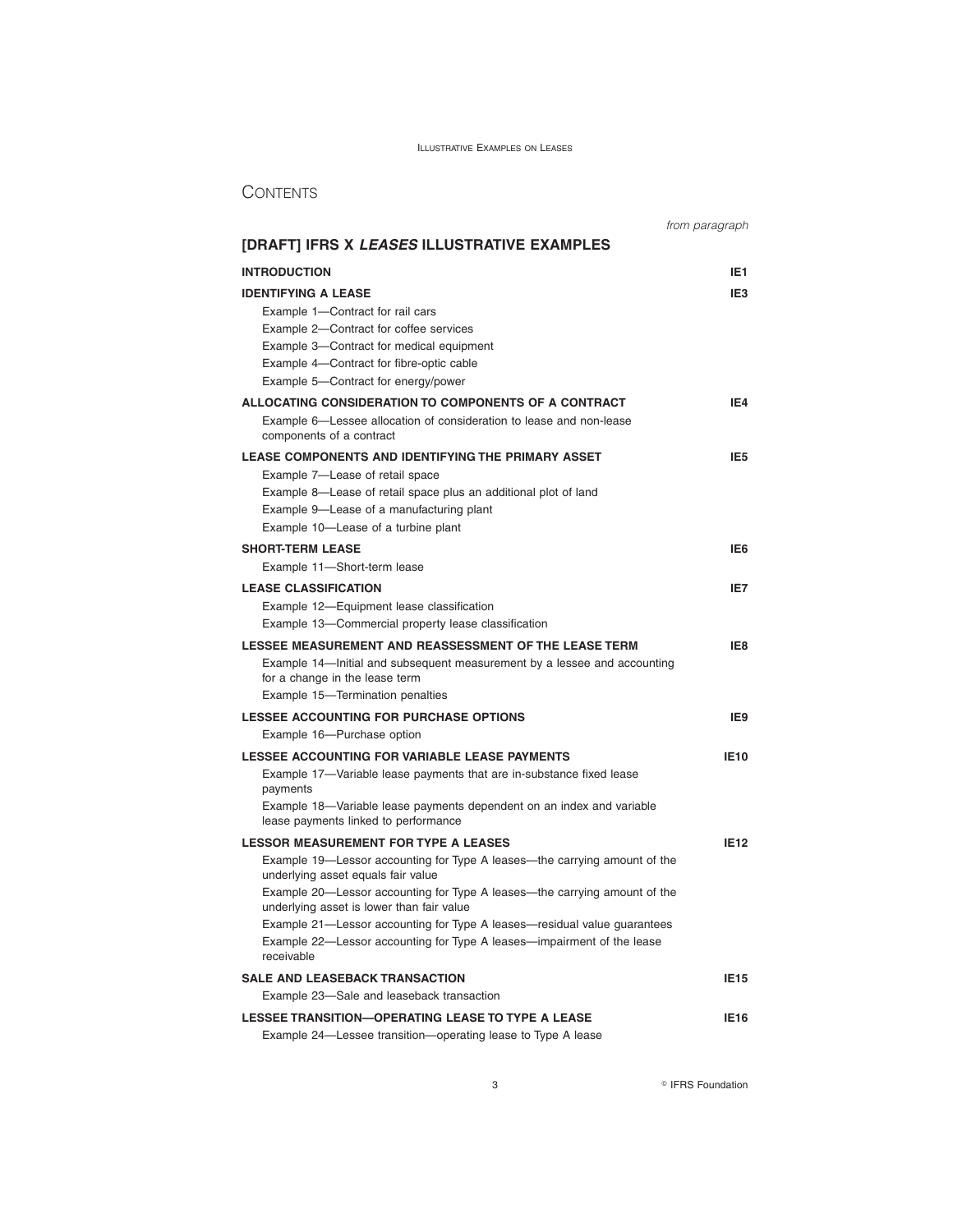| LESSEE TRANSITION-OPERATING LEASE TO TYPE B LEASE<br>Example 25—Lessee transition—operating lease to Type B lease        | <b>IE17</b> |  |
|--------------------------------------------------------------------------------------------------------------------------|-------------|--|
| <b>LESSOR TRANSITION-OPERATING LEASE TO TYPE A LEASE</b><br>Example 26—Lessor transition—operating lease to Type A lease | <b>IE18</b> |  |

 $\degree$  IFRS Foundation  $4$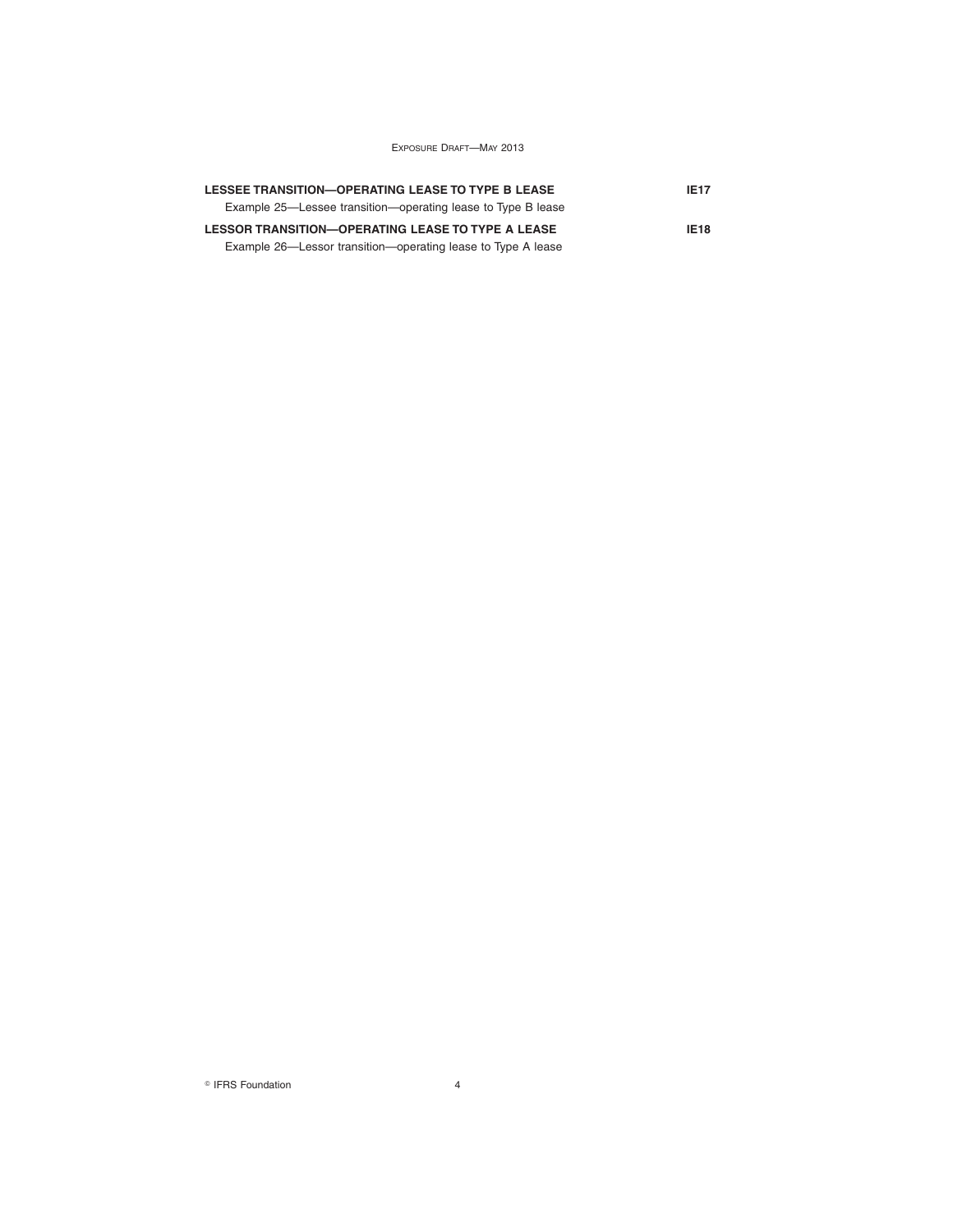## **[Draft] International Financial Reporting Standard X Leases Illustrative examples**

*These examples accompany the [draft] Standard. They illustrate aspects of the [draft] Standard but are not intended to provide interpretative guidance.*

- IE1 The following examples illustrate how an entity might apply some of the requirements in the [draft] Standard to particular aspects of a lease (or other contracts) based on the limited facts presented. Additional facts would most probably be required to fully evaluate the contract, which could change the evaluations following each example.
- IE2 The examples correspond with the following topics in the [draft] Standard:
	- (a) identifying a lease (paragraph IE3);
	- (b) allocating consideration to components of a contract (paragraph IE4);
	- (c) lease components and identifying the primary asset (paragraph IE5);
	- (d) short-term lease (paragraph IE6);
	- (e) lease classification (paragraph IE7);
	- (f) lessee measurement and reassessment of the lease term (paragraph IE8);
	- (g) lessee accounting for purchase options (paragraph IE9);
	- (h) lessee accounting for variable lease payments (paragraphs IE10–IE11);
	- (i) lessor measurement for Type A leases (paragraphs IE12–IE14);
	- (j) sale and leaseback transaction (paragraph IE15);
	- (k) lessee transition—operating lease to Type A lease (paragraph IE16);
	- (l) lessee transition—operating lease to Type B lease (paragraph IE17); and
	- (m) lessor transition—operating lease to Type A lease (paragraph IE18).

5 **B** IFRS Foundation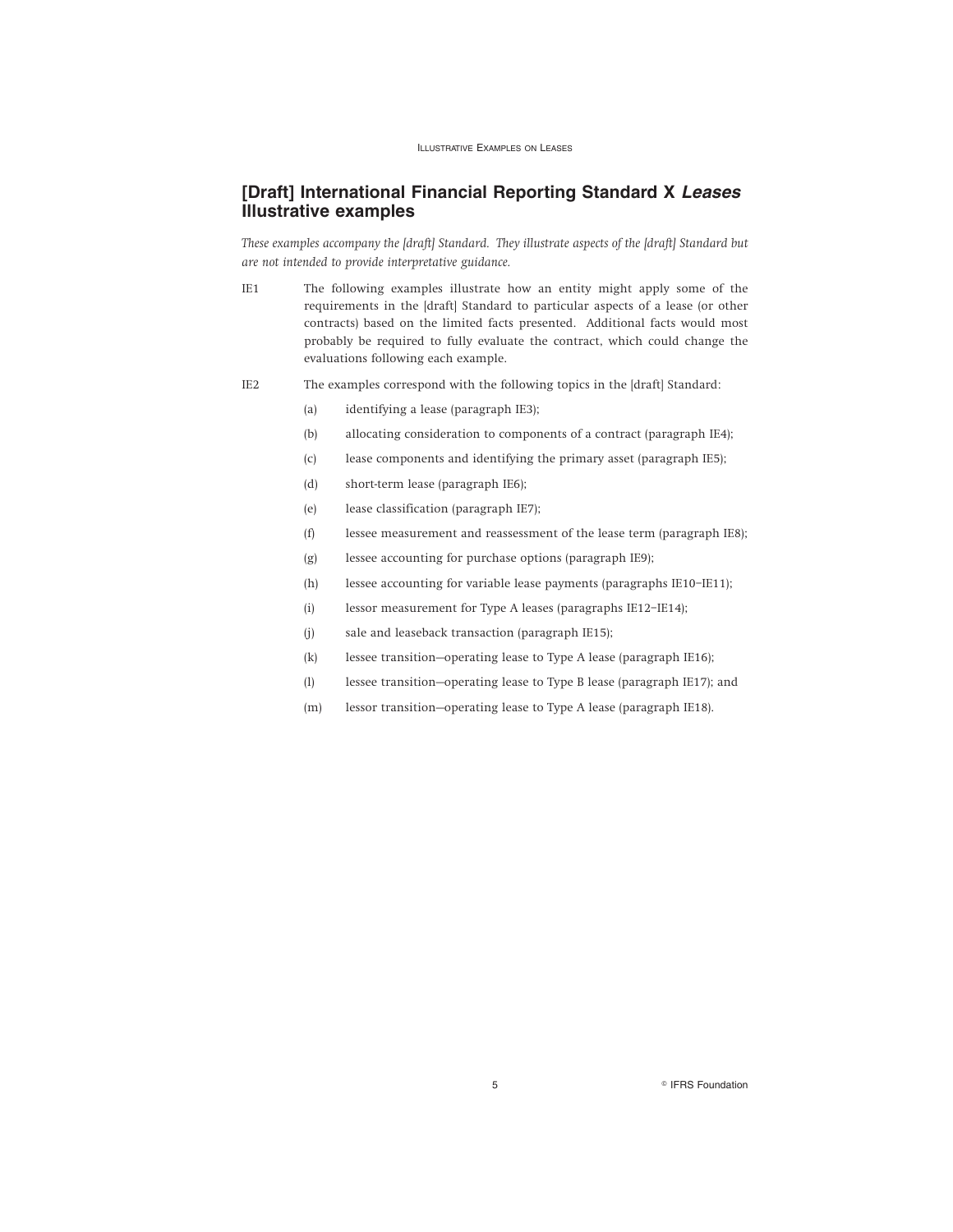## **Identifying a lease**

IE3 The following examples illustrate how an entity determines whether a contract is, or contains, a lease.

## **Example 1—Contract for rail cars**

*Example 1A: A contract between Customer and a freight carrier (Carrier) provides Customer with the use of 10 rail cars of a particular specification owned by Carrier for five years. The contract specifies the type of car. Customer determines when, where and which goods are to be transported using the cars. When the cars are not in use, they are kept at Customer's premises. Customer can use the cars for another purpose (for example, storage) if it so chooses. If a particular car needs to be serviced or repaired, Carrier is required to substitute an equivalent car of the same type. Otherwise, and other than on default by Customer, Carrier cannot retrieve the cars during the five-year period.*

*The contract also requires Carrier to provide an engine and a driver when requested by Customer and stipulates that, if Carrier is unable to do so, Customer has the right to hire an engine and a driver from other suppliers. Carrier keeps the engines at its premises and provides instructions to the driver detailing Customer's requests to transport goods. Carrier can choose to use any one of a number of engines to fulfil each of Customer's requests, and one engine could be used to transport not only Customer's goods, but also the goods of other customers (ie if other customers require the transport of goods to destinations close to the destination requested by Customer and within a similar timeframe, Carrier can choose to attach up to 100 rail cars to the engine).*

The contract contains a lease of rail cars. Customer has the right to use 10 rail cars for five years.

Fulfilment of the contract depends on the use of 10 identified cars. Once delivered to Customer, Carrier can substitute the cars only when they are not operating properly.

Customer has the right to control the use of the cars because of both of the following:

- (a) Customer has the ability to direct the use of the cars. Customer determines how, when and for what purpose the cars are used, not only when they are being used to transport Customer's goods but throughout the term of the contract.
- (b) Customer has the ability to derive the benefits from use of the cars. The cars are available for Customer's use throughout the term of the contract, including when they are not being used to transport Customer's goods.

The contract also contains a non-lease (service) component that relates to the use of an engine and a driver. The contract does not convey the right to use an identified engine (see analysis in Example 1B).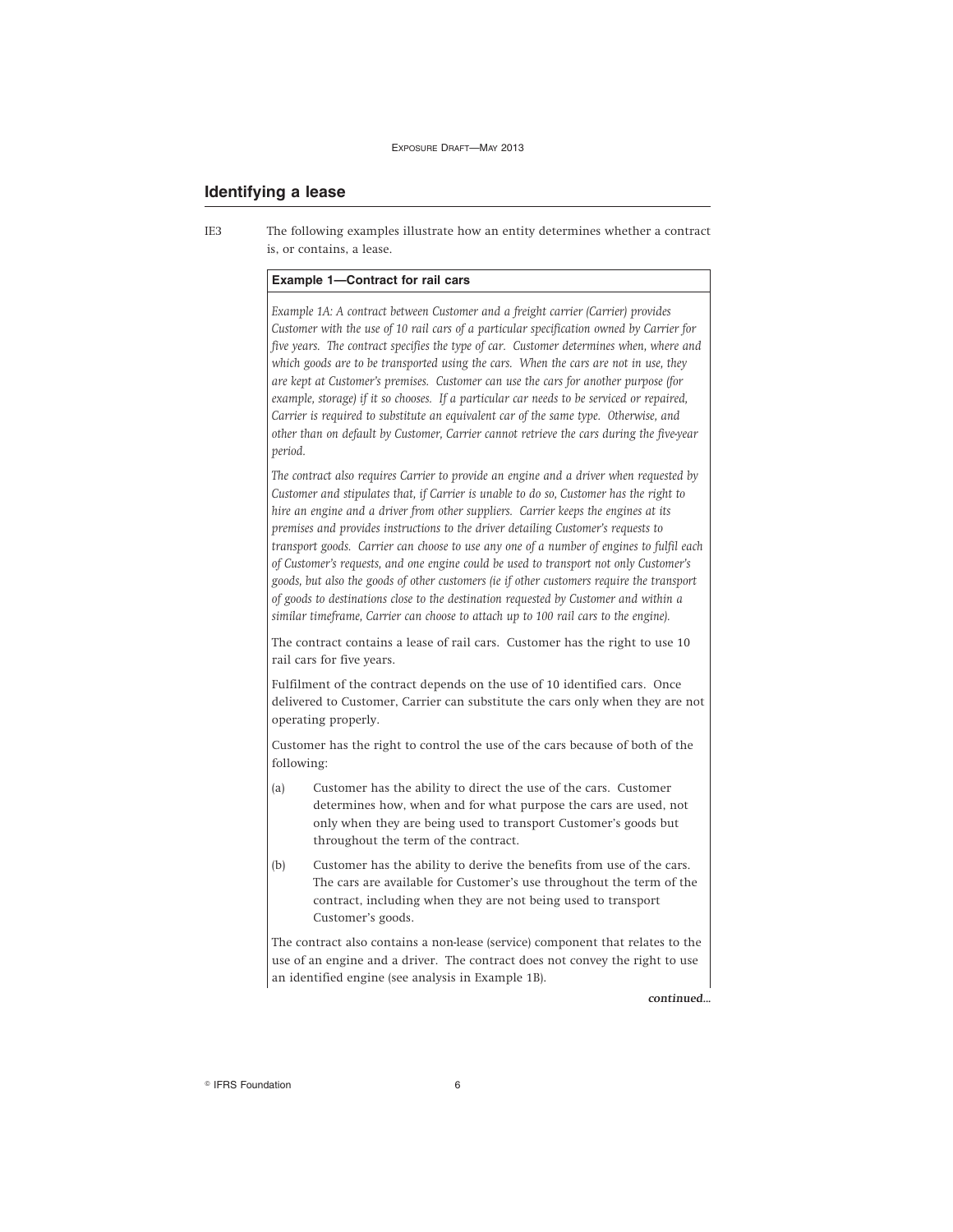#### *...continued*

## **Example 1—Contract for rail cars**

*Example 1B: The contract between Customer and Carrier requires Carrier to transport a specified quantity of goods in accordance with a stated timetable for a period of five years. The timetable and quantity of goods specified is equivalent to Customer having the use of 10 rail cars for five years. Carrier provides the rail cars, driver and engine as part of the contract. The contract states the nature and quantity of the goods to be transported but does not include specific details about the cars or engine to be used to transport Customer's goods. Although transporting the goods identified in the contract requires cars similar to those identified in Example 1A, Carrier has a large pool of similar cars that can be used to transport Customer's goods. Similarly, Carrier can choose to use any one of a number of engines to fulfil each of Customer's requests, and one engine could be used to transport not only Customer's goods, but also the goods of other customers. The cars and engines are stored in Carrier's premises when not being used to transport goods.*

The contract does not contain a lease.

Fulfilment of the contract does not depend on the use of 10 identified rail cars or an identified engine because Carrier has substantive substitution rights. Carrier can choose the cars and engine without Customer's consent. There are also no economic barriers that prevent Carrier from using any car within the pool of cars of a particular specification, and any one of a number of engines, for each delivery of Customer's goods.

*Example 1C: Assume the same facts as in Example 1B except that Carrier has only 10 rail cars of the specification required to transport Customer's goods. Carrier can also use those cars to fulfil other contracts if those cars are not being used to transport Customer's goods, and Carrier could decide to expand its fleet of cars during the term of the contract. Cars of the specification required to transport Customer's goods can be purchased from rail car suppliers and are readily available to Carrier.*

The contract does not contain a lease.

Although the 10 rail cars owned by Carrier are identified at the commencement of the contract, Customer does not have the right to control their use throughout the term of the contract. Carrier controls the use of the rail cars. Carrier makes the substantive decisions about how the rail cars are used to deliver goods including, for example, whether to use the rail cars to fulfil other contracts. Carrier could fulfil the contract with Customer using rail cars other than those owned at the commencement of the contract if, for example, Carrier were to decide to expand its fleet of rail cars during the term of the contract.

Specifying the quantity of goods to be transported and the timetable for delivery, means, in effect, that Customer specifies the output from the use of rail cars but it does not give Customer the right to use the 10 rail cars for five years.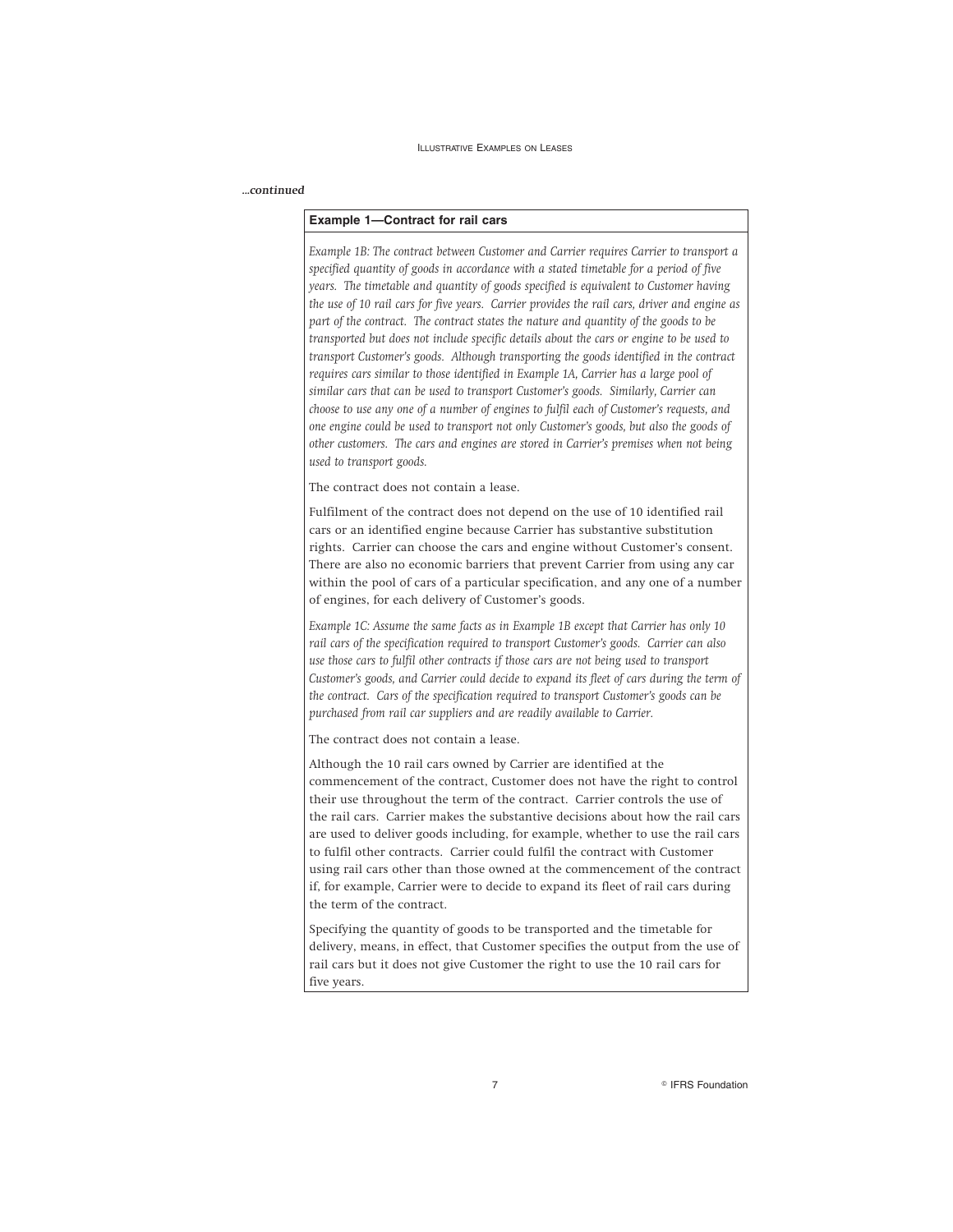#### **Example 2—Contract for coffee services**

*Customer enters into a contract for coffee services for two years. Supplier puts 25 coffee machines in Customer's premises that are tailored for use with coffee consumables provided by Supplier. The coffee machines function only with the consumables provided by Supplier and have no use to Customer other than when they are used in conjunction with those consumables. Supplier is responsible for repairs and maintenance of the coffee machines. Customer's staff operate the machines (ie they select the coffee they wish to drink and the machines deliver the coffee).*

The contract does not contain a lease.

Although fulfilment of the contract may depend on the use of the machines, the contract does not give Customer the right to control the use of those machines. That is because Customer does not have the ability to derive the benefits from use of the machines on their own; the machines function only with the consumables that are supplied by Supplier. Accordingly, the machines have no use or value to Customer without the consumables. The machines are incidental to the delivery of the coffee services. The machines and the consumables combine to deliver coffee services to Customer over the two-year term of the contract.

#### **Example 3—Contract for medical equipment**

*Customer enters into a contract for medical equipment for three years. Supplier puts 10 items of patient-monitoring equipment in Customer's premises that require the use of disposable consumables that connect the monitoring equipment to the patient. Although the contract requires Customer to purchase the consumables from Supplier, consumables that function with the monitoring equipment are readily available from other suppliers. Supplier carries out repairs and maintenance of the monitoring equipment when needed and can replace the equipment without the consent of Customer (although, because of the costs associated with replacing the equipment, Supplier would replace the equipment only if it is not operating properly). Customer determines how and when the equipment is used, and operates the equipment to monitor patients.*

The contract contains a lease of the patient-monitoring equipment.

Although the terms of the contract require Customer to use Supplier's consumables, consumables that function with the patient-monitoring equipment are readily available from other suppliers. Accordingly, Customer would be able to derive the benefits from use of the monitoring equipment on its own without Supplier's consumables. In addition, although the terms of the contract require Customer to use Supplier for repairs and maintenance, this is a non-lease (service) component of the contract that does not change the conclusion that Customer has the right to use the equipment. Consequently, the contract has three separate components: the right to use the equipment, the supply of consumables, and the maintenance of the equipment.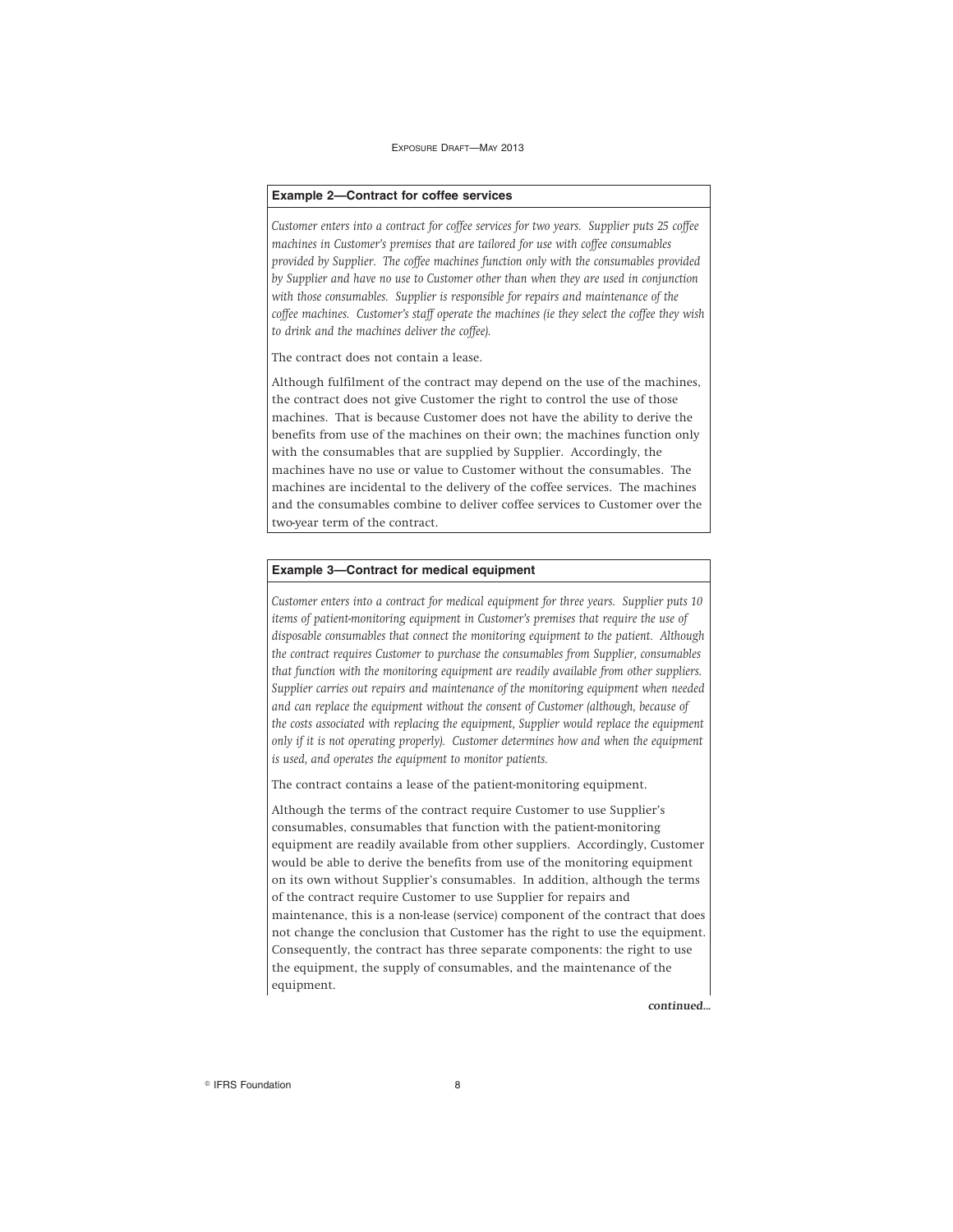## *...continued*

| <b>Example 3-Contract for medical equipment</b>                                                                                                                                                                                                                                                                 |                                                                                         |                                                                                                                                                                                                                                                                                                                                                   |
|-----------------------------------------------------------------------------------------------------------------------------------------------------------------------------------------------------------------------------------------------------------------------------------------------------------------|-----------------------------------------------------------------------------------------|---------------------------------------------------------------------------------------------------------------------------------------------------------------------------------------------------------------------------------------------------------------------------------------------------------------------------------------------------|
|                                                                                                                                                                                                                                                                                                                 |                                                                                         | The contract conveys the right to use the patient-monitoring equipment to<br>Customer for the following reasons:                                                                                                                                                                                                                                  |
| (a)<br>Fulfilment of the contract depends on the use of the equipment.<br>Supplier's substitution rights are not substantive because the costs of<br>replacing the equipment create an economic barrier that prevents<br>Supplier from replacing the equipment other than when it is not<br>operating properly. |                                                                                         |                                                                                                                                                                                                                                                                                                                                                   |
| (b)                                                                                                                                                                                                                                                                                                             | Customer has the right to control the use of the equipment because<br>of the following: |                                                                                                                                                                                                                                                                                                                                                   |
|                                                                                                                                                                                                                                                                                                                 | (i)                                                                                     | Customer has the ability to direct the use of the equipment.<br>Customer determines how and when the equipment is used<br>and it operates the equipment. Accordingly, Customer makes<br>decisions about the use of the equipment that most<br>significantly affect the economic benefits derived from use<br>throughout the term of the contract. |
|                                                                                                                                                                                                                                                                                                                 | (ii)                                                                                    | Customer has the ability to derive the benefits from use of the<br>equipment. The equipment is available solely for Customer's<br>use throughout the three-year term of the contract.                                                                                                                                                             |

## **Example 4—Contract for fibre-optic cable**

*Example 4A: Customer enters into a 15-year contract for the right to use three specified, physically distinct dark fibres within a larger cable connecting Hong Kong to Tokyo. Customer makes all of the decisions about the use of the fibres by connecting each end of the fibres to its electronics equipment (ie Customer 'lights' the fibres). If the fibres are damaged, Supplier is responsible for the repairs and maintenance.*

The contract contains a lease. Customer has the right to use the three dark fibres for 15 years.

Fulfilment of the contract depends on the use of the fibres. The fibres are explicitly specified in the contract and are physically distinct from other fibres within the cable.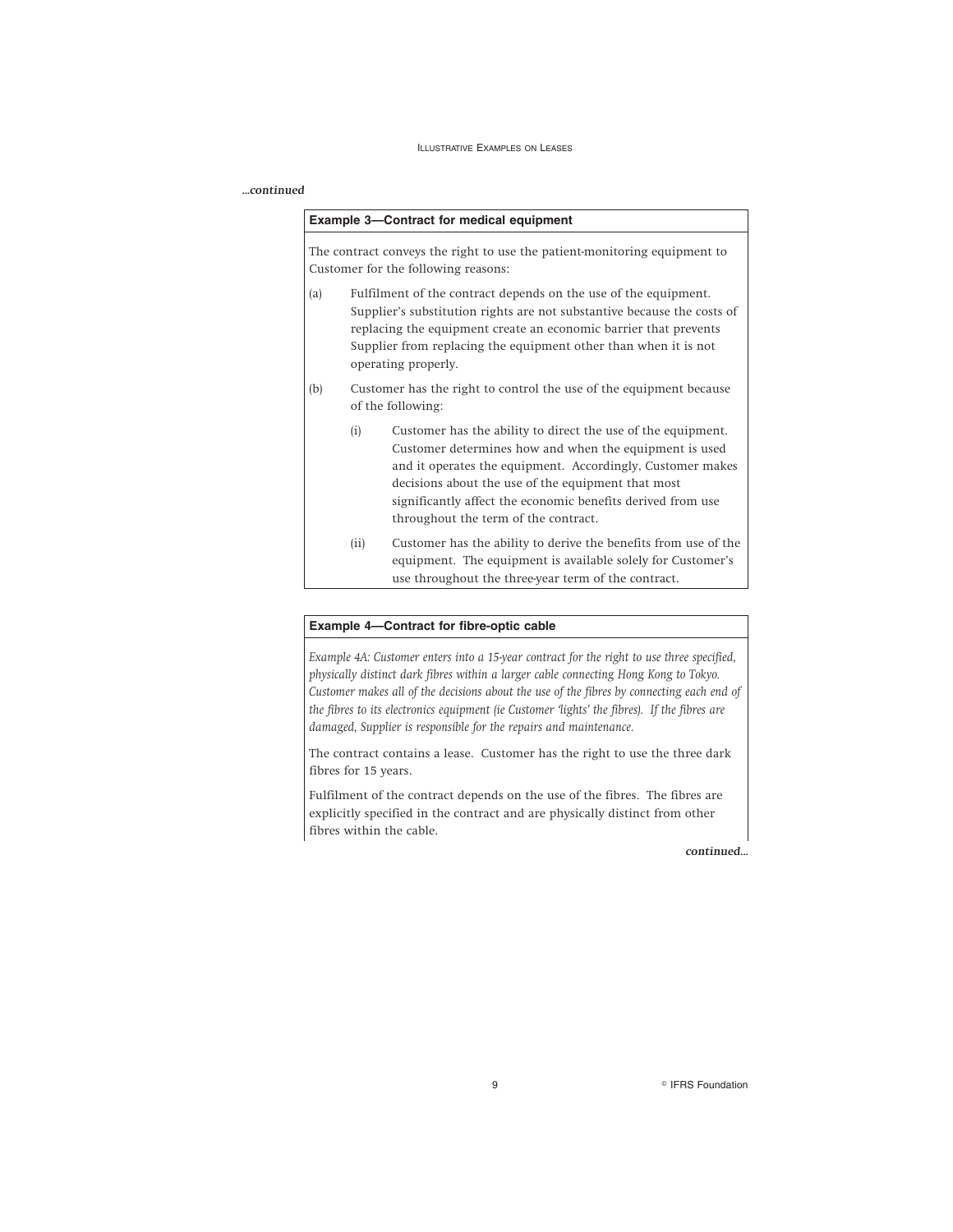#### *...continued*

#### **Example 4—Contract for fibre-optic cable**

Customer has the right to control the use of the dark fibres because of the following:

- (a) Customer has the ability to direct the use of the dark fibres. Customer determines how, when and for what purpose the fibres are used. Accordingly, Customer makes decisions about the use of the fibres that most significantly affect the economic benefits derived from use throughout the term of the contract.
- (b) Customer has the ability to derive the benefits from use of the dark fibres. The fibres are available for Customer's use throughout the 15-year term of the contract; they cannot be used by any other party unless Customer agrees to such use.

The contract also contains a non-lease (service) component for repairs and maintenance of the fibres.

*Example 4B: Customer enters into a 15-year contract for the right to use a specified amount of capacity within a cable connecting Hong Kong to Tokyo. The specified amount is equivalent to Customer having the use of the full capacity of three fibre strands within the cable (the cable contains 15 fibres with similar capacities). Supplier makes decisions about the transmission of data (ie Supplier lights the fibres and makes decisions about which fibres are used to transmit Customer's traffic).*

The contract does not contain a lease.

Supplier makes all decisions about the transmission of Customer's data, which requires the use of only a portion of the capacity of the cable. That capacity portion is not physically distinct from the remaining capacity of the cable. Customer has contracted for the right to capacity within a cable. It does not have the right to use an identified asset.

## **Example 5—Contract for energy/power**

*Example 5A: Customer enters into a contract to purchase substantially all of the energy produced by a new power plant for 20 years. The power plant is owned by Supplier and the energy cannot be provided from another plant. Supplier and Customer were both involved in designing the plant before it was constructed. Customer has the right to either operate and maintain the plant itself, or appoint another party to operate and maintain the plant, in accordance with industry-approved operating practices.*

The contract contains a lease. Customer has the right to use the power plant for 20 years.

Fulfilment of the contract depends on the use of the power plant. The energy cannot be supplied from another plant.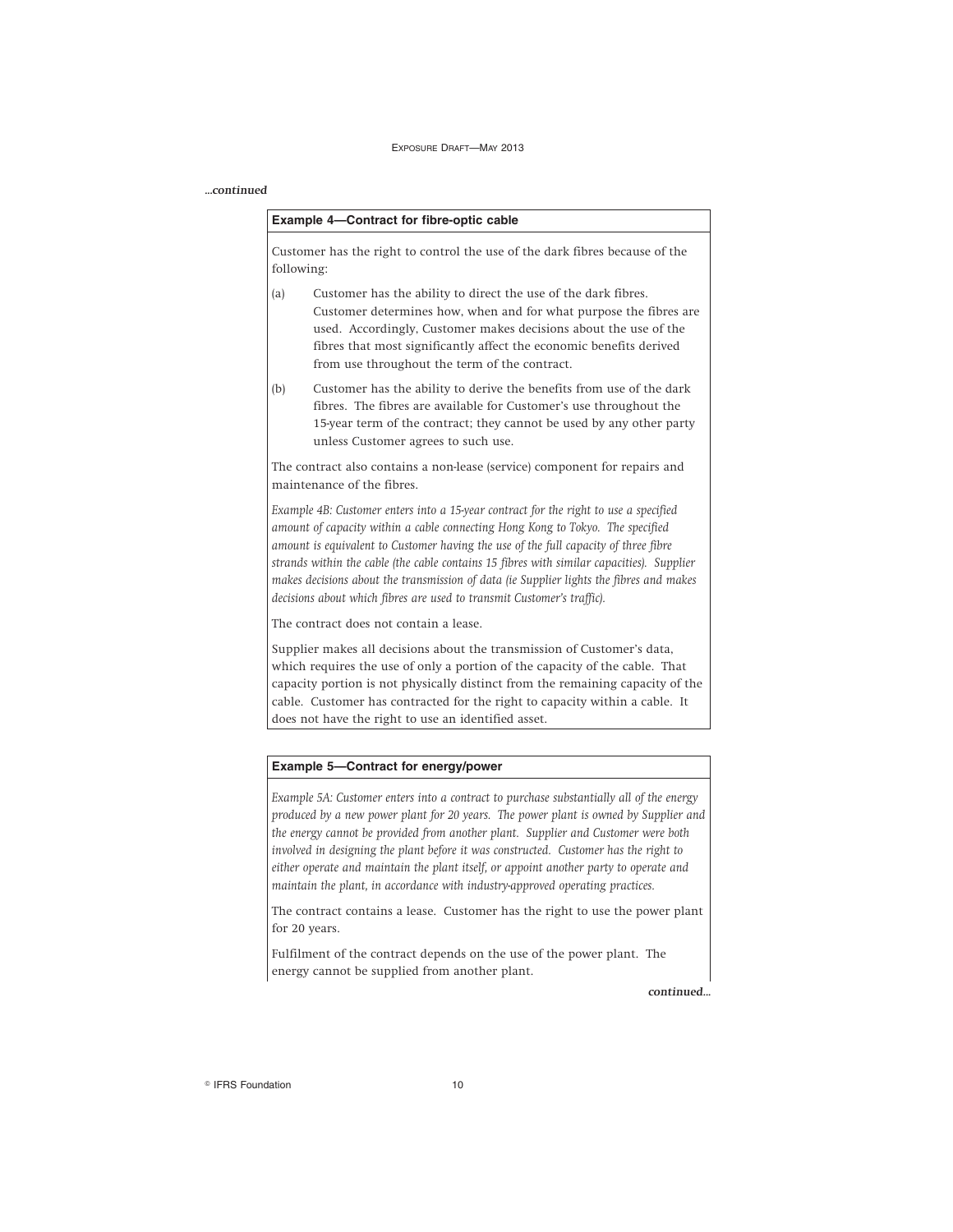#### *...continued*

#### **Example 5—Contract for energy/power**

Customer has the right to control the use of the power plant because of the following:

- (a) Customer has the ability to direct the use of the power plant. Customer has determined how the plant will be operated by both being involved in designing the plant and appointing the party that operates and maintains the plant. Customer's decision-making rights about the design and maintenance of the plant have given it the ability to make decisions about the use of the plant that most significantly affect the economic benefits derived from use throughout the term of the contract. Although another party might operate the plant on a daily basis, that party would be implementing decisions made by Customer about the use of the plant.
- (b) Customer has the ability to derive the benefits from use of the plant. Customer has the right to obtain substantially all of the energy produced by the plant throughout the 20-year term of the contract.

*Example 5B: An electricity provider (Customer) enters into a contract to purchase substantially all of the power produced by a power plant for three years. The power plant is owned and operated by a utility company (Supplier). Supplier cannot provide power from another plant. Supplier designed the power plant when it was constructed some years before entering into the contract with Customer—Customer had no involvement in that design. Customer issues dispatch instructions to Supplier. Those instructions detail the quantity and timing of delivery of power to Customer. Supplier operates and maintains the plant on a daily basis in accordance with industry-approved operating practices. Customer and Supplier agree to the plant's maintenance plan at the start of the contract. Customer's only decision-making authority relates to the dispatch instructions. Supplier is able to sell the power not taken by Customer to other customers.*

The contract does not contain a lease.

Although fulfillment of the contract depends on the use of the power plant, Customer does not have the right to control its use because it does not have the ability to direct the use of the plant. Supplier has that ability. Supplier has made (and will make) all decisions about how the plant operates. Customer's ability to determine when power is produced, in effect, gives it the ability to specify the output from the plant. However, without any other decision-making authority, Customer has no ability to direct the use of the plant that is used to make the power.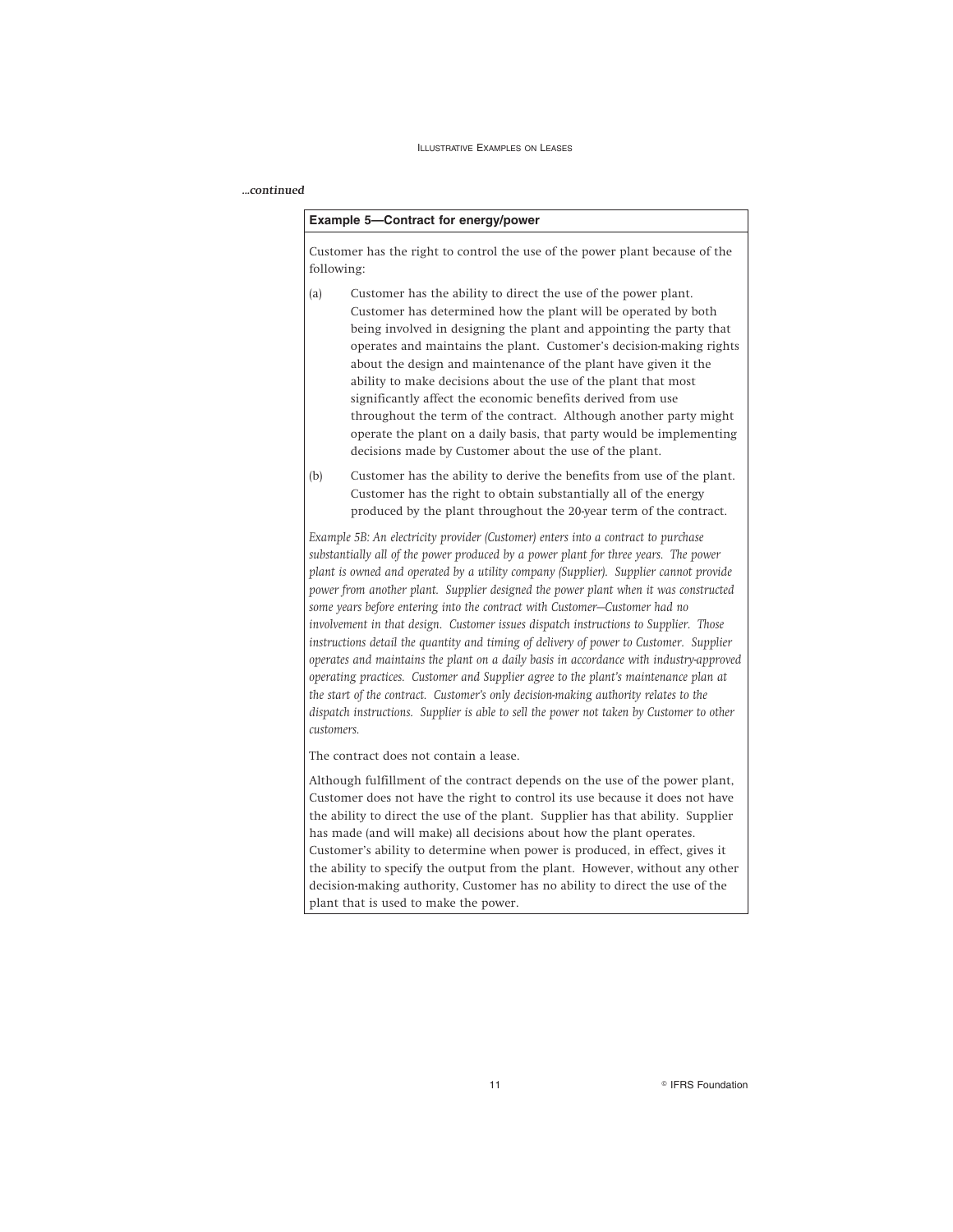## **Allocating consideration to components of a contract**

IE4 The following example illustrates the allocation of consideration in a contract to lease and non-lease components by a lessee.

## **Example 6—Lessee allocation of consideration to lease and non-lease components of a contract**

*Customer enters into a five-year contract with Supplier for a total consideration of CU200,000,(a) payable annually in five amounts of CU40,000. The contract has two components:*

*Component 1—lease of equipment for five years;*

*Component 2—maintenance of the equipment by Supplier for five years.*

*The contract does not specify prices for the individual components.*

*The manufacturer of the equipment requires that all lessors of the equipment include maintenance services as part of the contract with the lessee. Accordingly, Supplier cannot lease the equipment without also requiring the lessee to purchase maintenance services that relate to the equipment. The contract is priced as a package, and Customer is unable to obtain an observable stand-alone price for the lease component.*

*Customer is, however, able to obtain an observable stand-alone price for the service component on the basis of information that is available from other suppliers. Several other suppliers provide maintenance services that relate to similar equipment over a five-year period at a stand-alone price of CU10,000 per year.*

Because Customer has an observable stand-alone price for one component, but not both, it first allocates consideration to the component with an observable price and then allocates the remaining consideration to the component without an observable price. Customer concludes that the consideration for the lease component is CU30,000 per year (CU40,000 per year – CU10,000 per year allocated to the service component of the contract). (a) In these Illustrative Examples, currency amounts are denominated in 'currency units' (CU).

<sup>©</sup> IFRS Foundation 12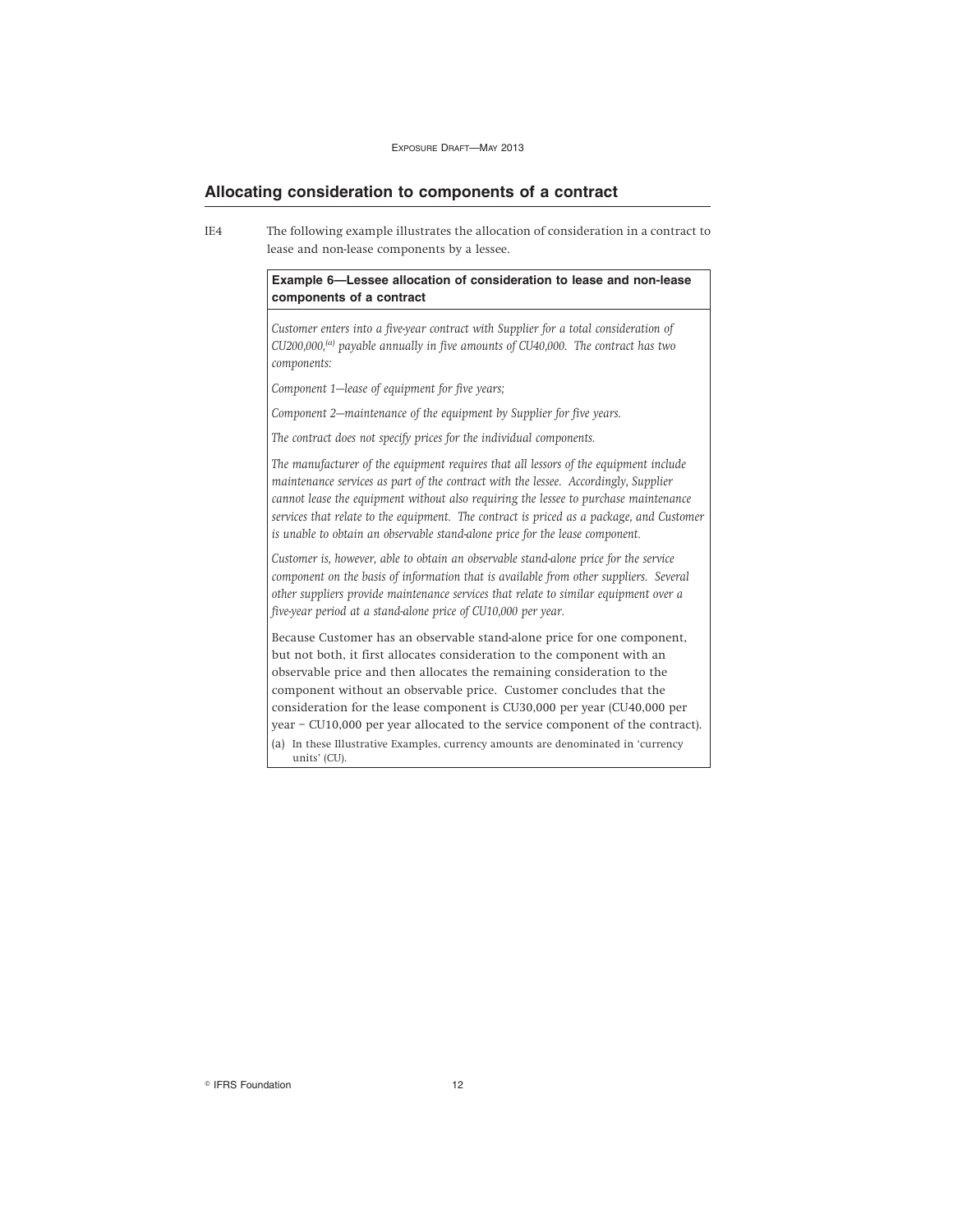## **Lease components and identifying the primary asset**

IE5 The following examples illustrate how an entity would identify separate lease components in a contract and the primary asset within one lease component that conveys the right to use more than one asset to the lessee.

## **Example 7—Lease of retail space**

*A lessee enters into a lease of retail space together with the surrounding land that is used for parking and deliveries. Because of the location of the retail space, a retailer would not lease the building without the surrounding land. The lessee is a retailer that intends to use the building for its retail operations.*

The contract contains one lease component. The retail space is dependent on the land for parking and deliveries. The lessee would be unable to access the benefits from use of the retail space without the surrounding land for parking and deliveries. Accordingly, the lessee cannot benefit from use of the retail space without also using the surrounding land that is part of the contract.

The primary asset is the retail building because it is the predominant asset for which the lessee has contracted for the right to use. The main purpose of the surrounding land for parking and deliveries is to facilitate the lessee obtaining benefits from use of the retail space.

#### **Example 8—Lease of retail space plus an additional plot of land**

*Assume the same facts as Example 7, except that the contract also conveys the right to use an additional plot of land that is located adjacent to the retail space. The additional plot of land could, for example, be redeveloped independently of the retail space.*

The contract contains two lease components—a lease of the retail space (together with the surrounding land for parking and deliveries) and a lease of a plot of land.

The plot of land is neither dependent on, nor highly interrelated with, the retail space and vice versa. Accordingly, the lessee can benefit from use of the plot of land on its own and, as described in Example 7, the lessee can benefit from use of the retail space (together with the surrounding land for parking and deliveries) on its own.

#### **Example 9—Lease of a manufacturing plant**

*A lessee leases a manufacturing plant together with a large item of equipment that is installed within the plant. The lessor does not lease or sell the equipment separately but other suppliers do. The plant is not tailored for use only with that item of equipment, and the equipment could be used for a different manufacturing process within another plant.*

*continued...*

13 **R IFRS Foundation**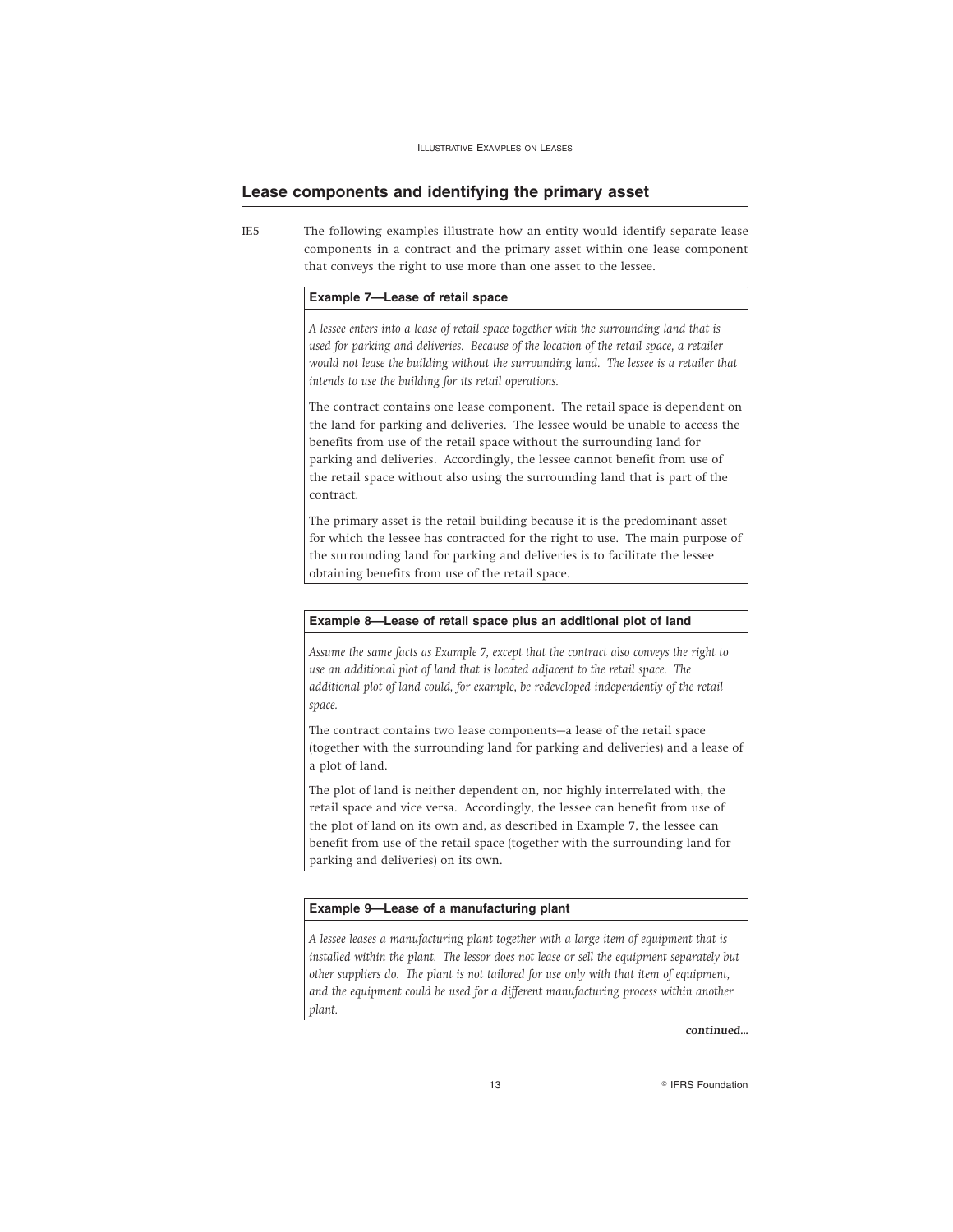#### *...continued*

## **Example 9—Lease of a manufacturing plant**

The contract contains two lease components—a lease of the manufacturing building (together with the land on which the building is situated) and a lease of an item of manufacturing equipment.

The item of equipment is neither dependent on, nor highly interrelated with, the plant and vice versa, ie both the plant and the equipment could be used for other purposes together with other assets. Accordingly, the lessee can benefit from use of the plant together with other resources that are readily available to it. The lessee also can benefit from use of the equipment together with other resources that are readily available to it.

#### **Example 10—Lease of a turbine plant**

*A lessee leases a turbine plant, which consists of a large turbine housed within a building, together with the land on which the turbine is situated. The building was designed specifically to house the turbine and the life of the building is directly linked to the life of the turbine (ie when the turbine can no longer be used and is dismantled, the building will be demolished or substantially rebuilt).*

The contract contains one lease component. The building and the land on which the turbine is situated are highly interrelated with the turbine. Accordingly, the lessee cannot benefit from use of the building or the land without also using the turbine. Similarly, the lessee could not benefit from use of the turbine if it were not housed within the building.

The primary asset is the turbine because it is the predominant asset for which the lessee has contracted for the right to use. The main purpose of the building (and the land on which the turbine is situated) is to facilitate the lessee obtaining benefits from use of the turbine. The land and building would have little, if any, use or value to the lessee without the turbine.

## **Short-term lease**

IE6 The following example illustrates the assessment of whether a lease is a short-term lease.

## **Example 11—Short-term lease**

*A lessee has made an accounting policy election not to recognise a right-of-use asset and a lease liability that arise from short-term leases for any class of underlying asset.*

*The lessee enters into a 12-month lease of a vehicle, with an option to extend for another 12 months. The lessee does not have a significant economic incentive to exercise the option to extend.*

*continued...*

<sup>©</sup> IFRS Foundation 14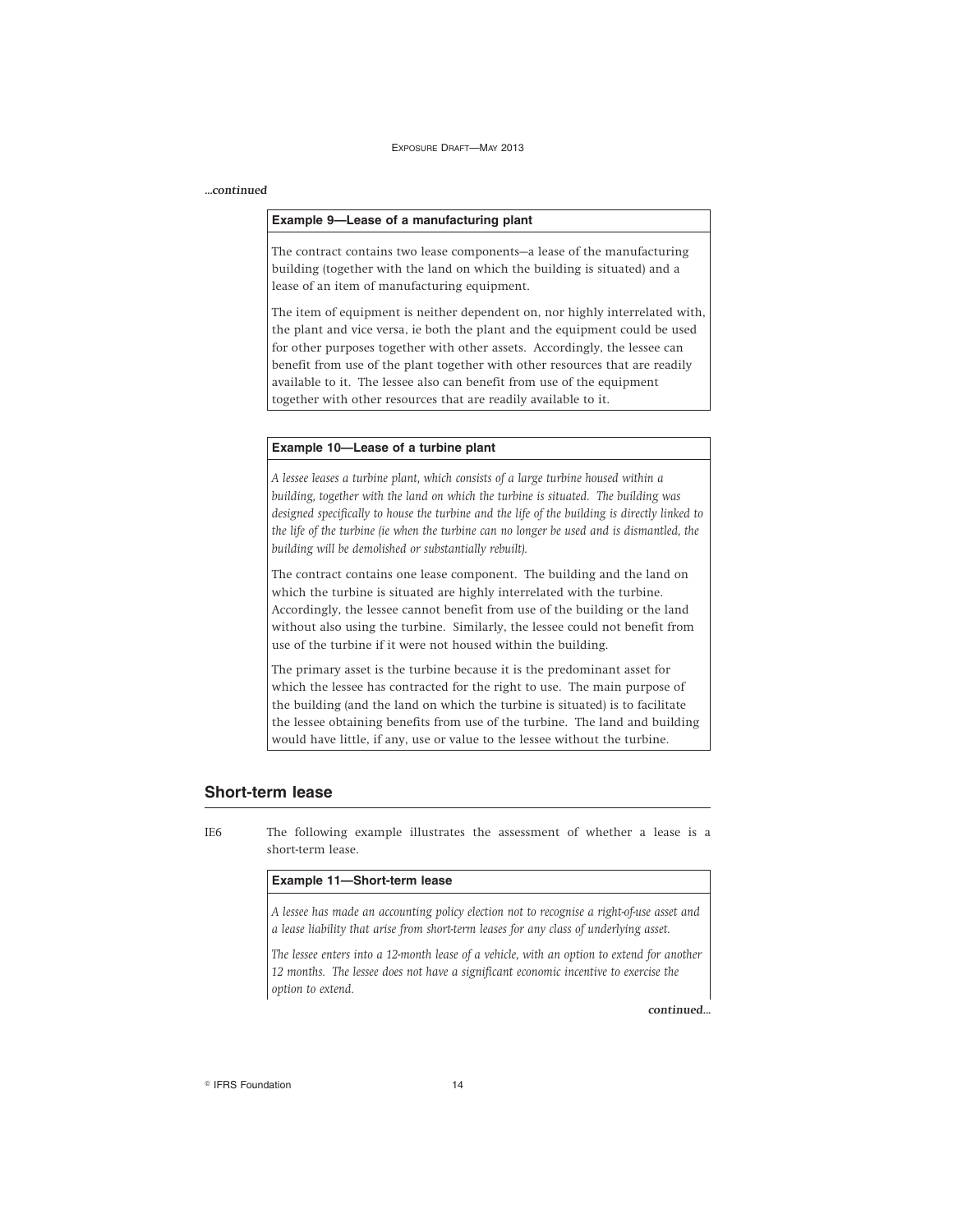#### *...continued*

## **Example 11—Short-term lease**

The lease does not meet the definition of a short-term lease because the maximum possible term under the contract is longer than 12 months (ie the maximum possible term under the contract is two years). Consequently, the lessee recognises a right-of-use asset and a lease liability. Because there is no significant economic incentive to exercise the option to extend, the lessee determines the lease term to be 12 months and measures the right-of-use asset and the lease liability accordingly.

## **Lease classification**

IE7 The following examples illustrate lease classification.

## **Example 12—Equipment lease classification**

*A lessee enters into a two-year lease of an item of equipment, which has a total economic life of 12 years. The lease payments are CU9,000 per year, the present value of which is CU16,700 calculated using the rate the lessor charges the lessee. The fair value of the equipment at the commencement date is CU60,000.*

The lessee determines that the lease is a Type A lease because of the following:

- (a) the underlying asset is not property;
- (b) the lease term is for more than an insignificant part of the total economic life of the equipment; and
- (c) the present value of the lease payments is more than insignificant relative to the fair value of the equipment at the commencement date.

## **Example 13—Commercial property lease classification**

*A lessee enters into a 15-year lease of an office building, which has a remaining economic life of 40 years at the commencement date. The lease payments are CU30,000 per year, the present value of which is CU300,000, calculated using the lessee's incremental borrowing rate (ie the rate the lessor charges the lessee is not readily determinable to the lessee). The fair value of the property at the commencement date is CU400,000.*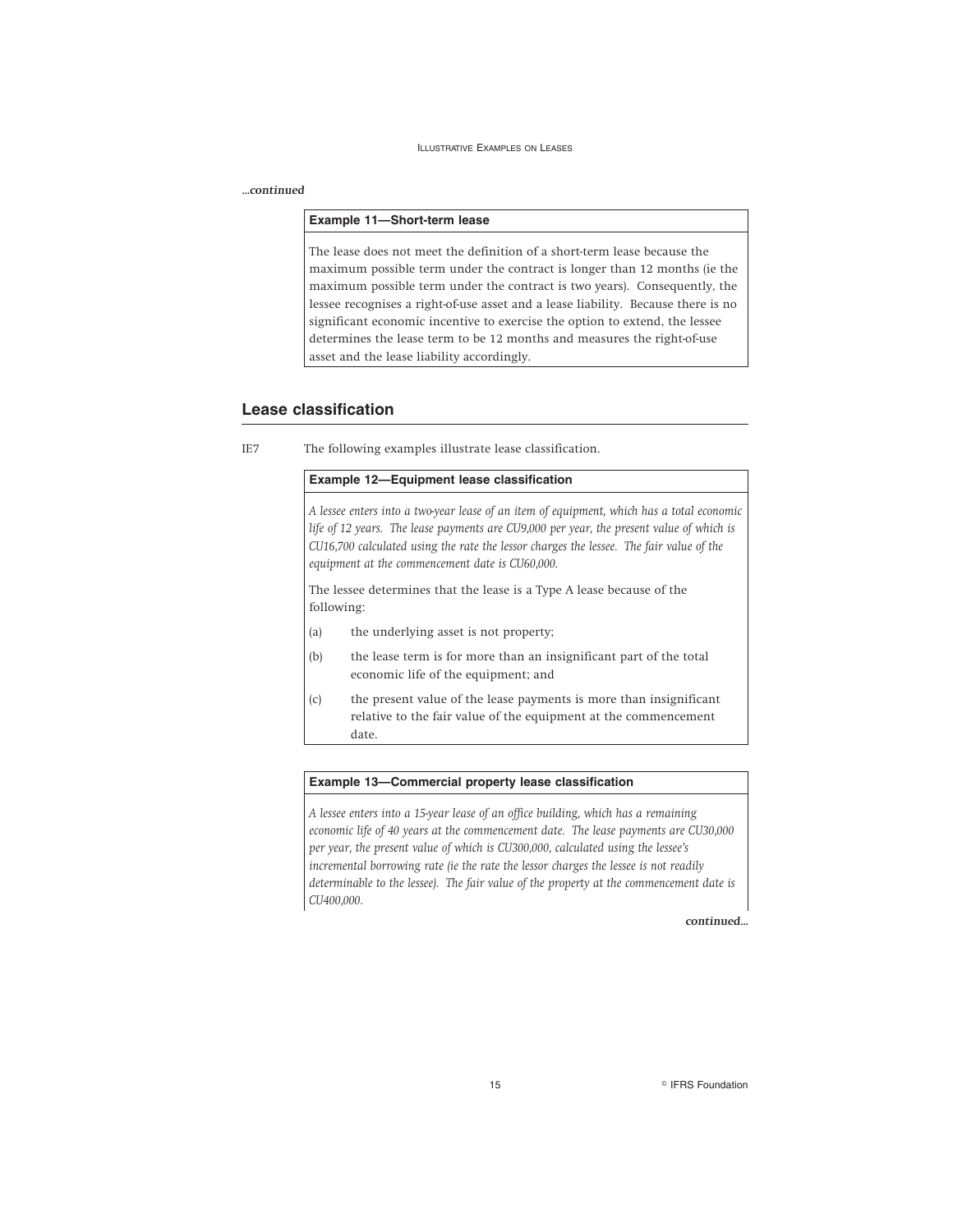#### *...continued*

| Example 13-Commercial property lease classification |                                                                                                                      |  |
|-----------------------------------------------------|----------------------------------------------------------------------------------------------------------------------|--|
|                                                     | The lessee determines that the lease is a Type B lease because of the<br>following:                                  |  |
| (a)                                                 | the underlying asset is property;                                                                                    |  |
| (b)                                                 | the lease term is not for a major part of the remaining economic life<br>of the property; and                        |  |
| (c)                                                 | the present value of the lease payments does not account for<br>substantially all of the fair value of the property. |  |

## **Lessee measurement and reassessment of the lease term**

| IE8 | The following examples illustrate how a lessee would initially and subsequently     |
|-----|-------------------------------------------------------------------------------------|
|     | measure lease assets and lease liabilities. They also illustrate how a lessee would |
|     | account for a change in the assessment of the lease term.                           |

**Example 14—Initial and subsequent measurement by a lessee and accounting for a change in the lease term**

*Part 1—Initial and subsequent measurement of the right-of-use asset and the lease liability*

A lessee enters into a 10-year lease of an asset, with an option to extend for five years. Lease payments are CU50,000 per year during the initial term and CU55,000 per year during the optional period, all payable at the beginning of each year. The lessee incurs initial direct costs of CU15,000.

At the commencement date, the lessee concludes that it does not have a significant economic incentive to exercise the option to extend and therefore determines the lease term to be 10 years.

The rate that the lessor charges the lessee is not readily determinable. The lessee's incremental borrowing rate is 5.87 per cent, which reflects the fixed rate at which the lessee could borrow a similar amount in the same currency, for the same term, and with similar collateral as in the lease.

At the commencement date, the lessee makes the lease payment for the first year, incurs initial direct costs, and measures the lease liability at the present value of the remaining nine payments of CU50,000, discounted at the rate of 5.87 per cent, which is CU342,017.

The lessee recognises lease assets and liabilities as follows.

Right-of-use asset CU407,017 (CU342,017 + CU50,000  $+$  CU15,000) Lease liability CU342,017

*continued...*

<sup>©</sup> IFRS Foundation 16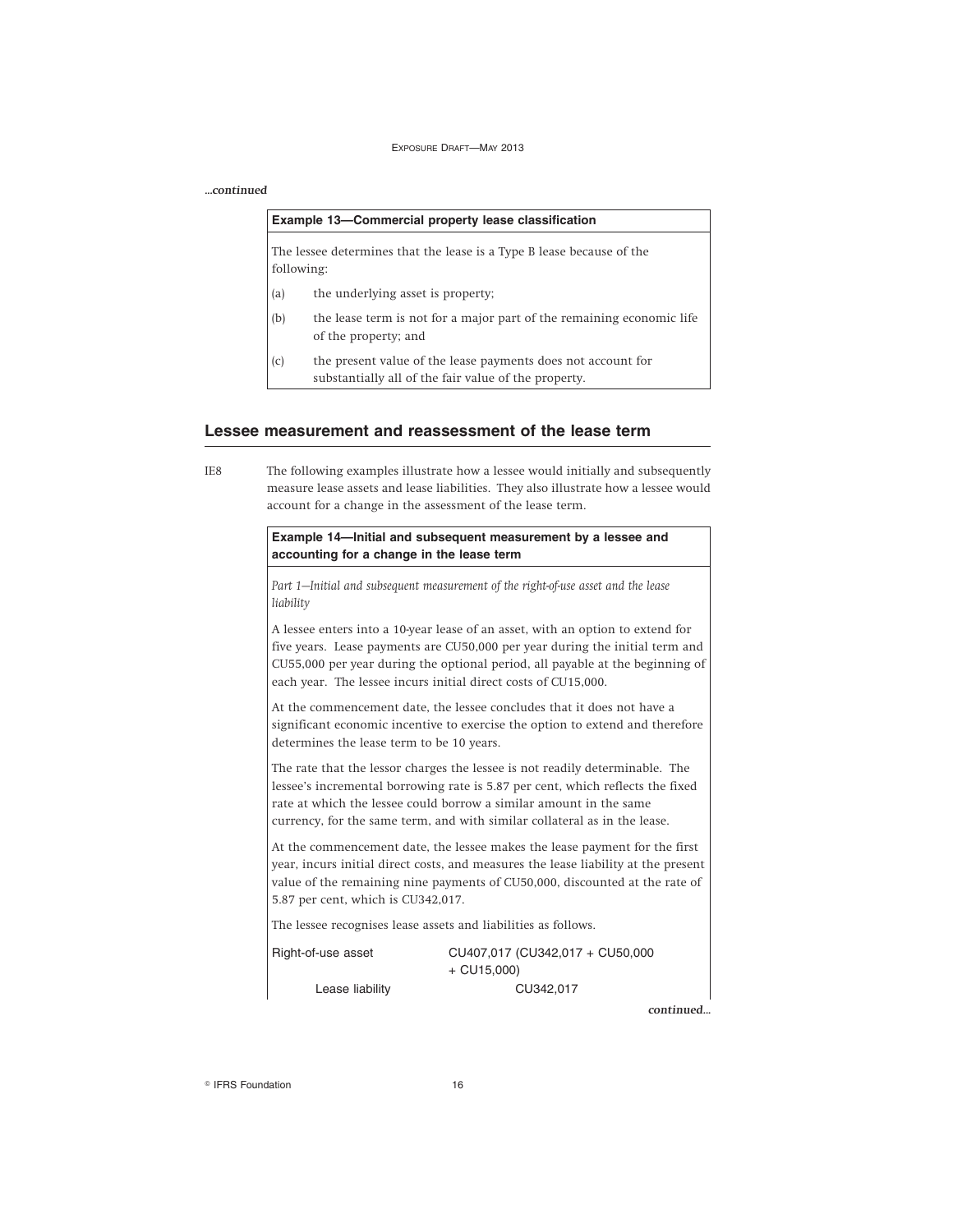## *...continued*

| Example 14-Initial and subsequent measurement by a lessee and<br>accounting for a change in the lease term               |          |                                                                                                                                                              |
|--------------------------------------------------------------------------------------------------------------------------|----------|--------------------------------------------------------------------------------------------------------------------------------------------------------------|
| Cash (lease payment for first<br>year)<br>Cash (initial direct costs)                                                    |          | CU50,000<br>CU15,000                                                                                                                                         |
| follows, depending on how the lease is classified.                                                                       |          | During the first year of the lease, the lessee recognises lease expenses as                                                                                  |
| If the lease is classified as a Type A lease                                                                             |          |                                                                                                                                                              |
| The lessee expects to consume the right-of-use asset's future economic<br>on a straight-line basis.                      |          | benefits evenly over the lease term and, thus, amortises the right-of-use asset                                                                              |
| Interest expense<br>Lease liability<br>Amortisation expense<br>Right-of-use asset                                        |          | CU20,076 (5.87% $\times$ CU342,017)<br>CU20,076<br>CU40,702 (CU407,017 ÷ 10)<br>CU40,702                                                                     |
| right-of-use asset is CU366,315 (CU407,017 - CU40,702).                                                                  |          | At the end of the first year of the lease, the carrying amount of the lessee's                                                                               |
| If the lease is classified as a Type B lease                                                                             |          |                                                                                                                                                              |
| incurred by the lessee). The annual lease expense to be recognised is<br>therefore CU51,500 (CU515,000 $\div$ 10 years). |          | The lessee determines the cost of the lease to be the sum of CU500,000 (sum<br>of the lease payments for the lease term) plus CU15,000 (initial direct costs |
| Lease expense<br>Lease liability<br>Right-of-use asset                                                                   | CU51,500 | CU20,076 (5.87% x CU342,017)<br>CU31,424 (CU51,500<br>$-$ CU20,076)                                                                                          |
| right-of-use asset is CU375,593 (CU407,017 - CU31,424).                                                                  |          | At the end of the first year of the lease, the carrying amount of the lessee's                                                                               |
| At the end of the first year of the lease, the lessee's lease liability is                                               |          | $CU362,093$ ( $CU342,017 + CU20,076$ ), regardless of how the lease is classified.                                                                           |
| At the beginning of the second year of the lease, the lessee makes the<br>payment for that year, recognised as follows.  |          |                                                                                                                                                              |
| Lease liability<br>Cash                                                                                                  | CU50,000 | CU50,000                                                                                                                                                     |
|                                                                                                                          |          | continued                                                                                                                                                    |
|                                                                                                                          |          |                                                                                                                                                              |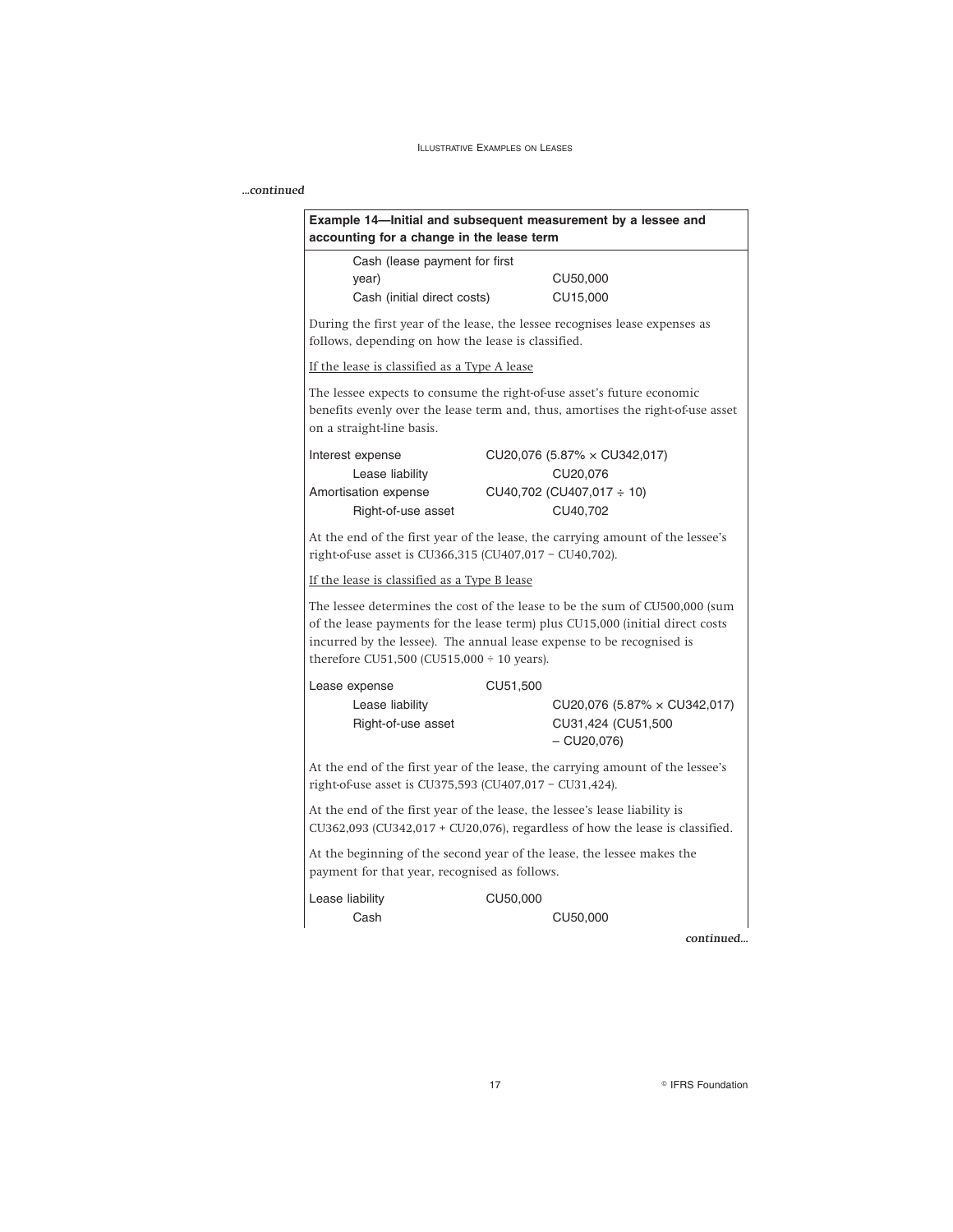#### *...continued*

## **Example 14—Initial and subsequent measurement by a lessee and accounting for a change in the lease term**

*Part 2—Accounting for a change in the lease term*

In the sixth year of the lease, the lessee makes significant leasehold improvements. Those improvements are expected to have significant economic value for the lessee at the end of the original non-cancellable period of 10 years. That is because the improvements result in the underlying asset having greater utility to the lessee than alternative assets that could be leased for a similar amount. Consequently, at the end of Year 6, the lessee concludes that it has a significant economic incentive to exercise the option to extend the lease. The lessee's incremental borrowing rate at the end of Year 6, taking into consideration the extended remaining lease term, is 7.83 per cent. Although the lease term changes, the lessee does not reassess the lease classification.

At the end of the sixth year, before accounting for the change in the lease term, the lease liability is CU183,972 (present value of four remaining payments of CU50,000, discounted at the rate of 5.87 per cent). The lessee's right-of-use asset is CU162,806 if the lease is classified as a Type A lease or CU189,971 if the lease is classified as a Type B lease.

The lessee remeasures the lease liability, which is now equal to the present value of four payments of CU50,000 followed by five payments of CU55,000, all discounted at the rate of 7.83 per cent, which is CU355,189. The lessee increases the lease liability by CU171,217 representing the difference between the remeasured liability of CU355,189 and its current carrying amount of CU183,972. The corresponding adjustment is made to the right-of-use asset to reflect the cost of the additional rights, recognised as follows.

Right-of-use asset CU171,217 Lease liability CU171,217

Following the adjustment, the carrying amount of the lessee's right-of-use asset is CU334,023 if the lease is a Type A lease (ie CU162,806 + CU171,217) or CU361,188 if the lease is a Type B lease (ie CU189,971 + CU171,217).

The lessee then makes the lease payment for Year 7, recognised as follows. Lease liability CU50,000 Cash CU50,000

Following this payment, the lessee's lease liability is CU305,189 (CU355,189 – CU50,000), regardless of how the lease is classified.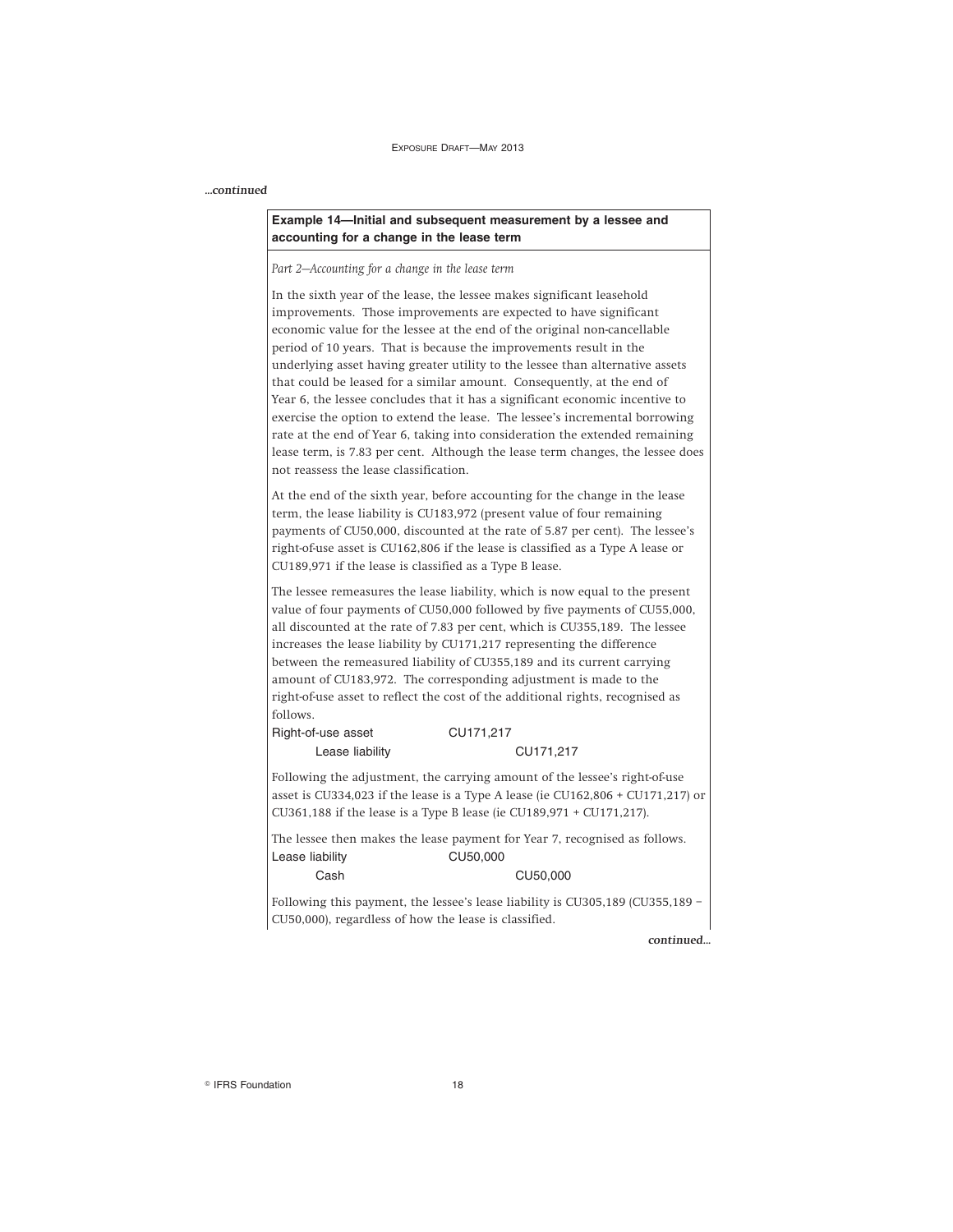## *...continued*

| Example 14—Initial and subsequent measurement by a lessee and |  |
|---------------------------------------------------------------|--|
| accounting for a change in the lease term                     |  |

The lessee recognises lease expense in Year 7 as follows, depending on how the lease had been classified at the commencement date.

If the lease is classified as a Type A lease at the commencement date

The lessee expects to consume the right-of-use asset's future economic benefits evenly over the remaining lease term and amortises the right-of-use asset on a straight-line basis.<br>Interest expense Interest expense CU23,896 (7.83% × CU305,189)

| interest expense     | CU23,890 17.83% X CU305,189 |
|----------------------|-----------------------------|
| Lease liability      | CU23.896                    |
| Amortisation expense | $CU37,114$ (CU334,023 ÷ 9)  |
| Right-of-use asset   | CU37.114                    |

If the lease is classified as a Type B lease at the commencement date

The lessee determines the remaining cost of the lease as follows:

- (a) the sum of CU500,000 (ten payments of CU50,000 during the initial lease term) plus CU275,000 (five payments of CU55,000 during lease extension) plus CU15,000 (initial direct costs incurred by lessee), ie CU790,000; less
- (b) the cost of the lease already recognised as an expense of CU309,000 (annual lease expense of CU51,500 recognised during the first six years of the lease).

The amount of the remaining cost of the lease is therefore CU481,000 (CU790,000 – CU309,000). Consequently, the lessee determines that the annual expense to be recognised is CU53,444 (CU481,000 ÷ remaining lease term of nine years).

Lease expense CU53,444

Lease liability CU23,896 (7.83% × CU305,189) Right-of-use asset CU29,548 (CU53,444 – CU23,896)

## **Example 15—Termination penalties**

*A lessee enters into a 10-year lease of an asset, which it can terminate at the end of each year once the lease enters its sixth year. Lease payments are CU50,000 per year during the 10-year term, payable at the beginning of each year. If the lessee terminates the lease at the end of Year 6, the lessee must pay a penalty to the lessor of CU20,000. The termination penalty decreases by CU5,000 in each successive year.*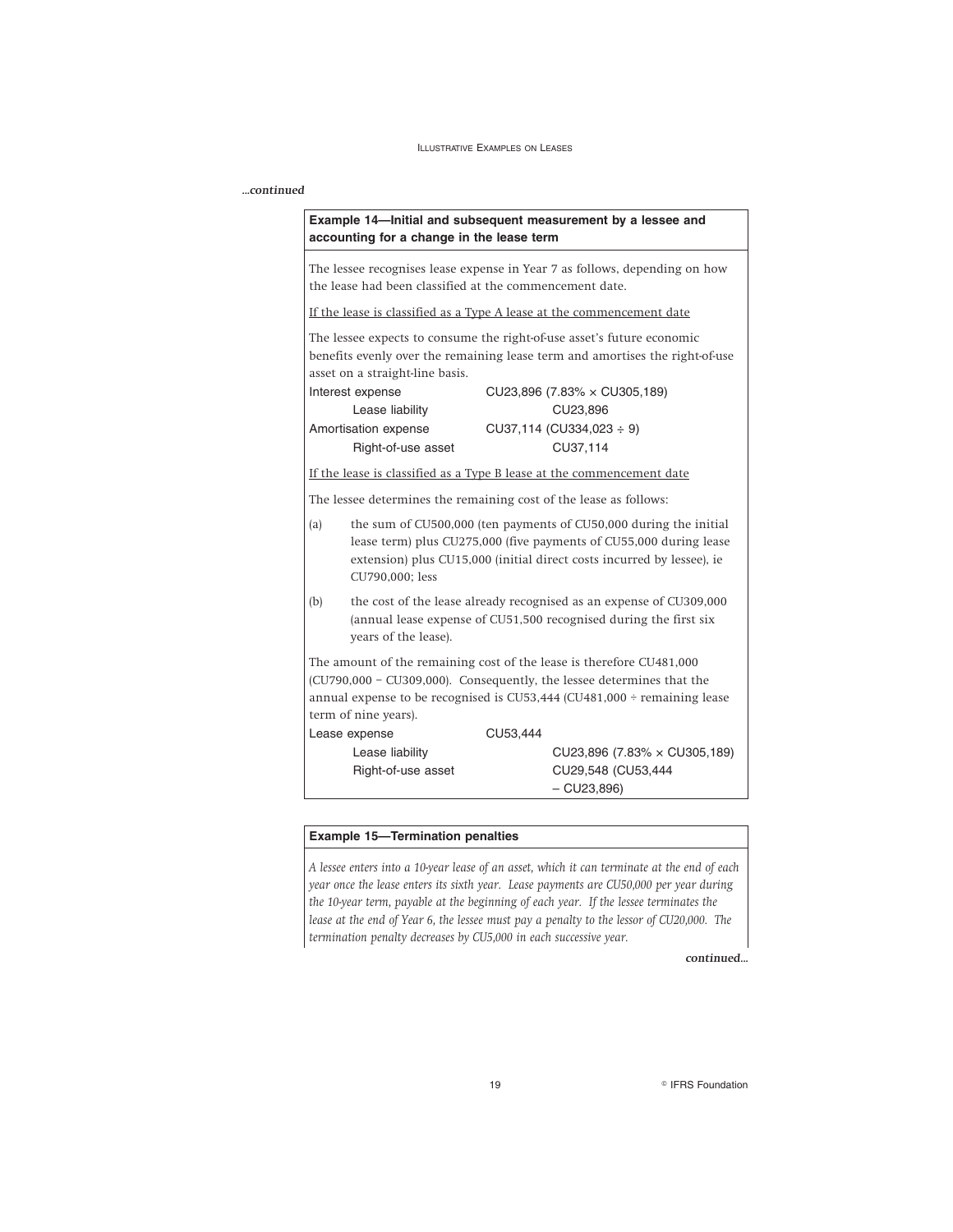## *...continued*

## **Example 15—Termination penalties**

At the commencement date, the lessee concludes that it does not have a significant economic incentive not to exercise the termination option in Year 6 (ie the lessee does not have a significant economic incentive to continue to use the underlying asset after Year 6), having considered all factors including the termination penalties and the lease payments during the remaining years of the lease. Accordingly, the lessee determines that the lease term is six years.

At the commencement date, the lessee measures the lease liability on the basis of lease payments of CU50,000 for six years plus the penalty of CU20,000 payable at the end of Year 6.

## **Lessee accounting for purchase options**

IE9 The following example illustrates how a lessee accounts for a lease when the lessee has a significant economic incentive to exercise an option to purchase the underlying asset.

| Example 16-Purchase option  |                                                                                  |
|-----------------------------|----------------------------------------------------------------------------------|
|                             | A lessee enters into a five-year lease of equipment with annual lease            |
|                             | payments of CU59,000, payable at the end of each year. This example              |
|                             | ignores any initial direct costs. At the end of Year 5, the lessee has an option |
|                             | to purchase the equipment for CU5,000. The residual value of the                 |
|                             | equipment in five years is CU75,000. Consequently, the lessee concludes that     |
|                             | it has a significant economic incentive to exercise the purchase option. The     |
|                             | fair value of the equipment at the commencement date is CU250,000, and its       |
| useful life is seven years. |                                                                                  |

The rate that the lessor charges the lessee in this example is the rate implicit in the lease, which is 6.33 per cent. That is the rate that causes the present value of lease payments, including the exercise price of the purchase option, to equal the fair value of the equipment at the commencement date.

The lessee classifies the lease as a Type A lease.

The lessee measures the lease liability at the commencement date at CU250,000 (the present value of five payments of CU59,000 plus the present value of the purchase option payment of CU5,000).

At the commencement date, the lessee recognises lease assets and liabilities as follows.

Right-of-use asset CU250,000

Lease liability CU250,000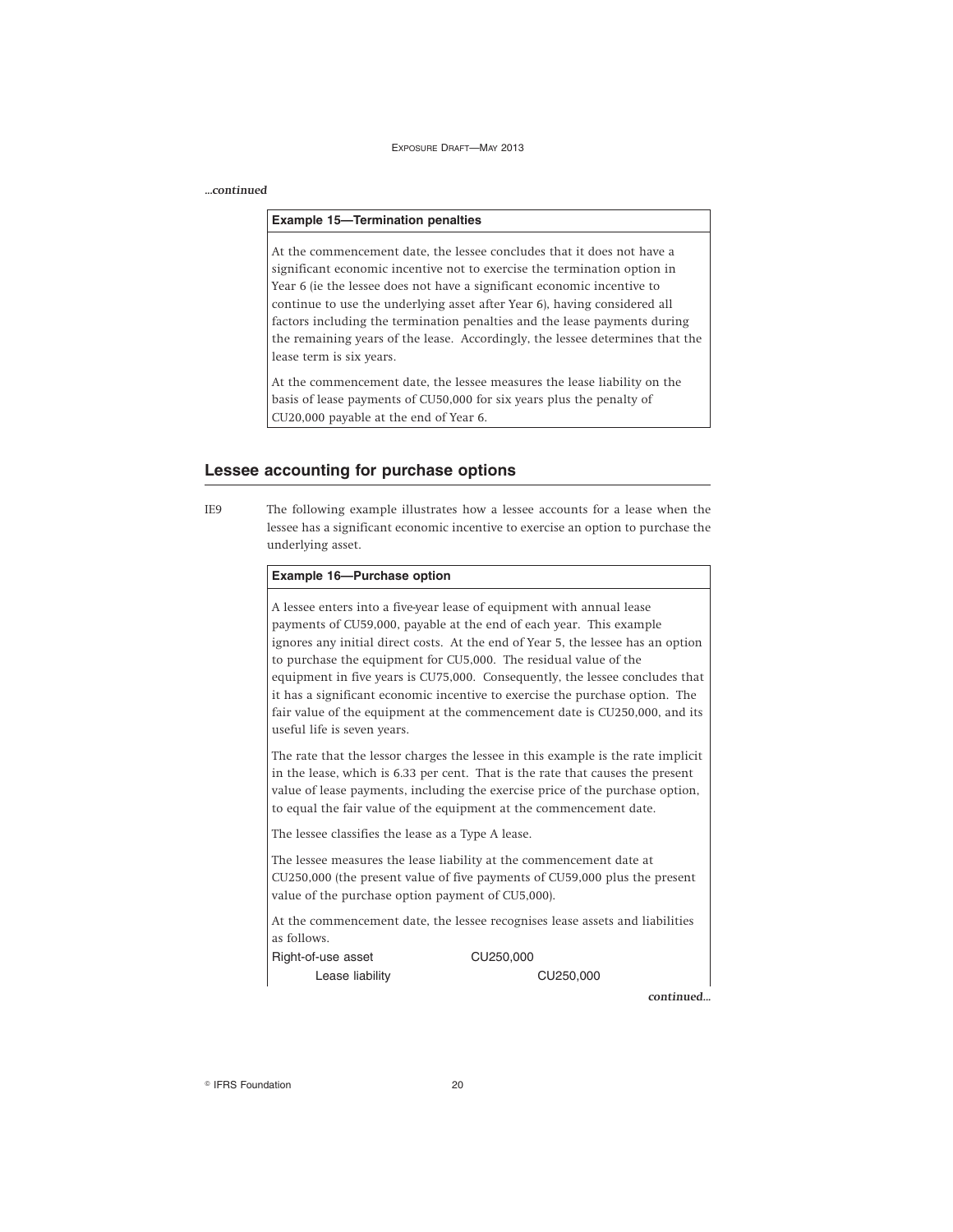## *...continued*

| Example 16-Purchase option                                                                                                                            |                                                                                                                                                                                                                                                                                                                                                                                                                |
|-------------------------------------------------------------------------------------------------------------------------------------------------------|----------------------------------------------------------------------------------------------------------------------------------------------------------------------------------------------------------------------------------------------------------------------------------------------------------------------------------------------------------------------------------------------------------------|
| basis.                                                                                                                                                | The lessee amortises the right-of-use asset over the useful life of the<br>equipment of seven years, and not over the lease term of five years, because<br>the lessee has a significant economic incentive to exercise the purchase<br>option. The lessee expects to consume the asset's future economic benefits<br>evenly over the seven years and, thus, amortises the asset on a straight-line             |
| liability and amortisation of the right-of-use asset as follows.<br>Interest expense<br>Lease liability<br>Amortisation expense<br>Right-of-use asset | During the first year of the lease, the lessee recognises interest on the lease<br>$CU15,825$ (6.33% $\times$ CU250,000)<br>CU15.825<br>CU35,714 (CU250,000 $\div$ 7)<br>CU35,714                                                                                                                                                                                                                              |
| CU59,000).                                                                                                                                            | At the end of Year 1, the right-of-use asset is CU214,286 (CU250,000 -<br>CU35,714) and the lease liability is CU206,825 (CU250,000 + CU15,825 -                                                                                                                                                                                                                                                               |
| Lease liability                                                                                                                                       | At the end of Year 5, the lessee has amortised the right-of-use asset to<br>CU71,430 (CU250,000 - CU35,714 $\times$ 5) and has a liability of CU5,000 relating<br>to the purchase option. The lessee exercises the option to purchase the<br>equipment and settles the remaining liability. The lessee then reclassifies<br>the right-of-use asset and recognises the item of equipment as follows.<br>CU5,000 |
| Cash                                                                                                                                                  | CU5,000                                                                                                                                                                                                                                                                                                                                                                                                        |
| Property, plant and equipment<br>Right-of-use asset <sup>(a)</sup>                                                                                    | CU71,430<br>CU71.430                                                                                                                                                                                                                                                                                                                                                                                           |
| equipment.                                                                                                                                            | (a) The lessee could choose to present the right-of-use asset as part of property, plant<br>and equipment during the five-year term of the lease; alternatively, the lessee could<br>choose to present the right-of-use asset separately from property, plant and                                                                                                                                              |

## **Lessee accounting for variable lease payments**

IE10 The following example illustrates variable lease payments that are in-substance fixed lease payments.

## **Example 17—Variable lease payments that are in-substance fixed lease payments**

*Example 17A: A lessee enters into a five-year lease of property, with annual payments determined as 2 per cent of the lessee's sales generated from the leased property. The annual lease payment must be at least CU100,000 in each year of the lease.*

*continued...*

21 **Constanting Construction Constanting Construction Construction**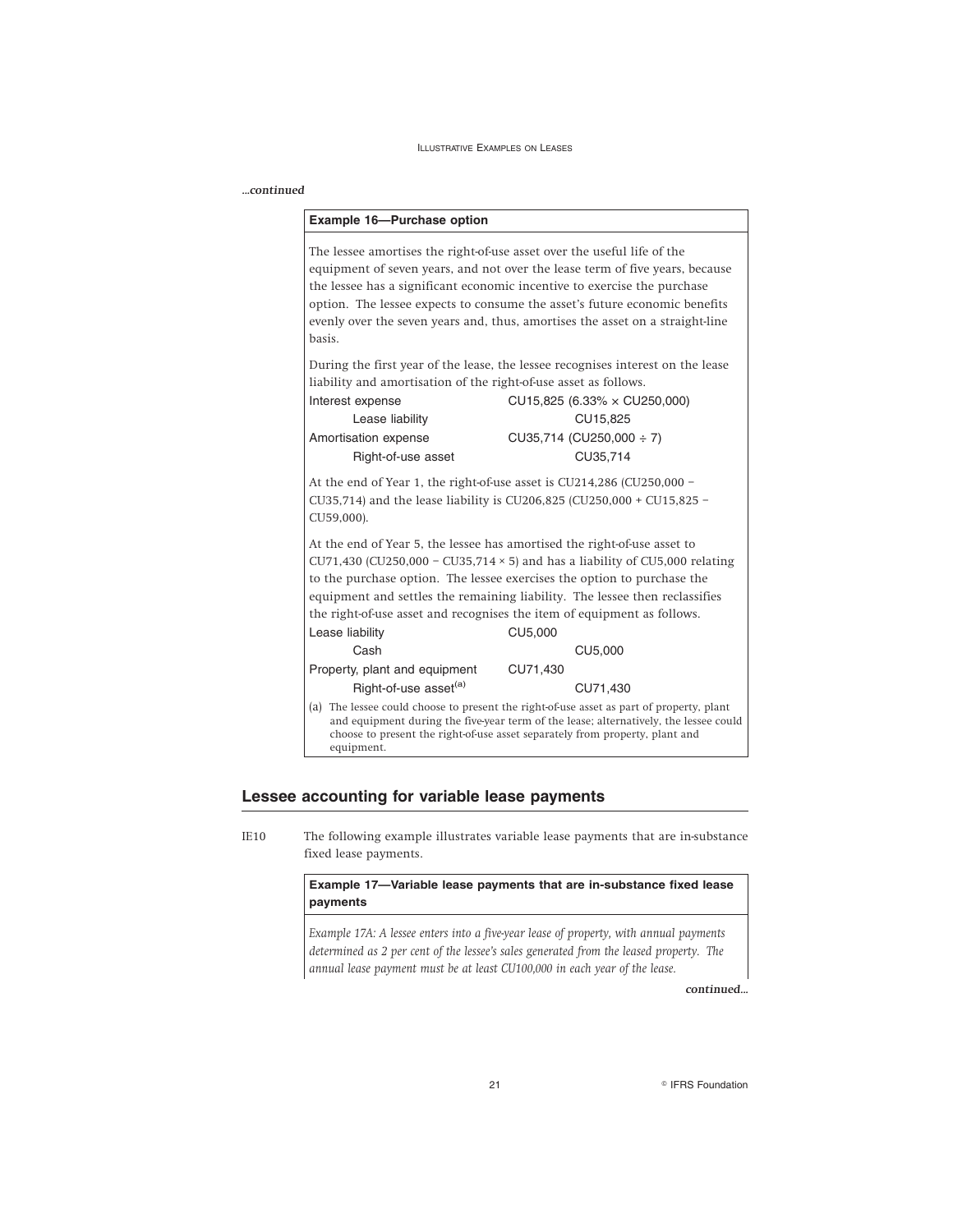#### *...continued*

## **Example 17—Variable lease payments that are in-substance fixed lease payments**

At the commencement date, the lessee measures the lease liability on the basis of annual fixed payments of CU100,000. The lessee is required to make payments of at least CU100,000 in each year, regardless of the level of sales from the property. Accordingly, those payments are in-substance fixed lease payments.

*Example 17B: A lessee enters into a five-year lease of property, with an initial annual payment of CU100,000. The contract includes an escalation clause specifying that the lease payment for each year (excluding the first year of the lease) will increase by the higher of the annual increase in the Consumer Price Index for the preceding 12 months, or 2 per cent.*

At the commencement date, the lessee measures the lease liability on the basis of fixed lease payments of CU100,000 in Year 1, CU102,000 in Year 2, CU104,040 in Year 3, CU106,121 in Year 4 and CU108,243 in Year 5. The lessee is required to make payments of at least those amounts in each year during the lease term, regardless of the movement in the Consumer Price Index. Accordingly, those payments are in-substance fixed lease payments.

*Example 17C: A lessee enters into a 10-year lease of property, with annual fixed lease payments of CU100,000 and variable lease payments that are determined as 3 per cent of the lessee's sales from the property. At the end of the 10-year period, if sales from the property are at least CU1,000,000 in each of the 10 years, the lessee has the option to purchase the property for CU375,000 (at the commencement date, the lessee determines that it does not have a significant economic incentive to exercise the purchase option). However, if sales from the property are less than CU1,000,000 in any of the 10 years of the lease, the lessee is required to purchase the property for CU375,000 at the end of the 10-year period.*

At the commencement date, the lessee measures the lease liability at the present value of either of the following:

- (a) yearly payments of CU130,000 (the CU100,000 annual fixed payment plus CU30,000 variable payment assuming sales are CU1,000,000); or
- (b) fixed annual payments of CU100,000 plus the CU375,000 purchase price payable at the end of Year 10.

The exercise price of the purchase option of CU375,000, or the annual payments of CU30,000 for 10 years, are considered to be in-substance fixed payments because the lessee is required to pay at least the lower of those two amounts, regardless of the level of sales during the 10-year lease term.

IE11 The following example illustrates how a lessee would account for variable lease payments that depend on an index or a rate and variable lease payments that are linked to performance.

<sup>©</sup> IFRS Foundation 22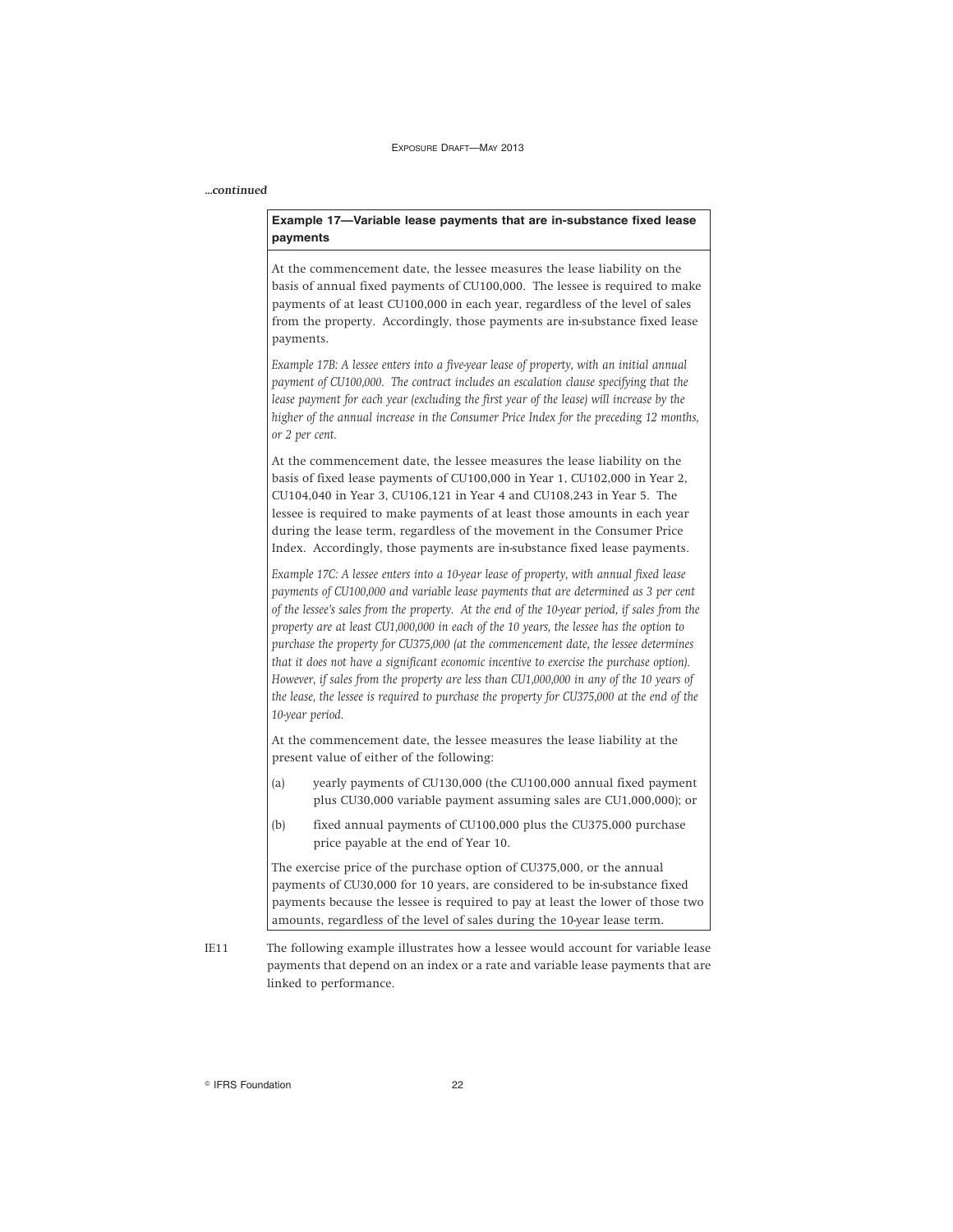**Example 18—Variable lease payments dependent on an index and variable lease payments linked to performance**

*Example 18A:* A lessee enters into a 10-year lease of property with annual lease payments of CU100,000, payable at the beginning of each year. The contract specifies that lease payments for each year will increase on the basis of the increase in the Consumer Price Index for the preceding 12 months. The Consumer Price Index at the commencement date is 125. This example ignores any initial direct costs. The lease is classified as a Type B lease.

The rate the lessor charges the lessee is not readily determinable. The lessee's incremental borrowing rate is 8 per cent, which reflects the rate at which the lessee could borrow a similar amount in the same currency, for the same term and with similar collateral as in the lease.

At the commencement date, the lessee makes the lease payment for the first year and measures the lease liability at CU624,689 (the present value of nine payments of CU100,000 discounted at the rate of 8 per cent).

The lessee recognises lease assets and liabilities as follows.

| Right-of-use asset            | CU724,689 (CU624,689 + CU100,000) |
|-------------------------------|-----------------------------------|
| Lease liability               | CU624.689                         |
| Cash (lease payment for first |                                   |
| vear)                         | CU100,000                         |

The lessee determines the cost of the lease to be CU1,000,000 (the lease payments for the lease term). The annual lease expense to be recognised is CU100,000 (CU1,000,000 ÷ 10 years).

| Lease expense      | CU100,000                 |
|--------------------|---------------------------|
| Lease liability    | CU49,975 (8% × CU624,689) |
| Right-of-use asset | CU50,025 (CU100,000       |
|                    | $-CU49.975$               |

At the end of the first year of the lease the Consumer Price Index is 128. The lessee calculates the payment for the second year, adjusted to the Consumer Price Index, to be CU102,400 (CU100,000 × 128 ÷ 125).

Because the lease payments are variable payments that depend on an index, the lessee adjusts the lease liability to reflect the Consumer Price Index rate at the end of the reporting period, ie the lease liability now reflects annual lease payments of CU102,400. The lessee does not reassess the discount rate because a change in variable lease payments that depend on an index does not require the discount rate to be reassessed.

The lessee's adjustment to the lease liability is the difference between the present value of the revised and the original lease payments, discounted using the rate determined at the commencement date, ie the present value of nine payments of CU2,400 payable at the beginning of the period, discounted at the rate of 8 per cent, which equals CU16,192. The lessee determines that all of the remeasurement relates to future periods and adjusts the carrying amount of the right-of-use asset as follows.

*continued...*

23 **Participal Executive Street Executive STRS Foundation**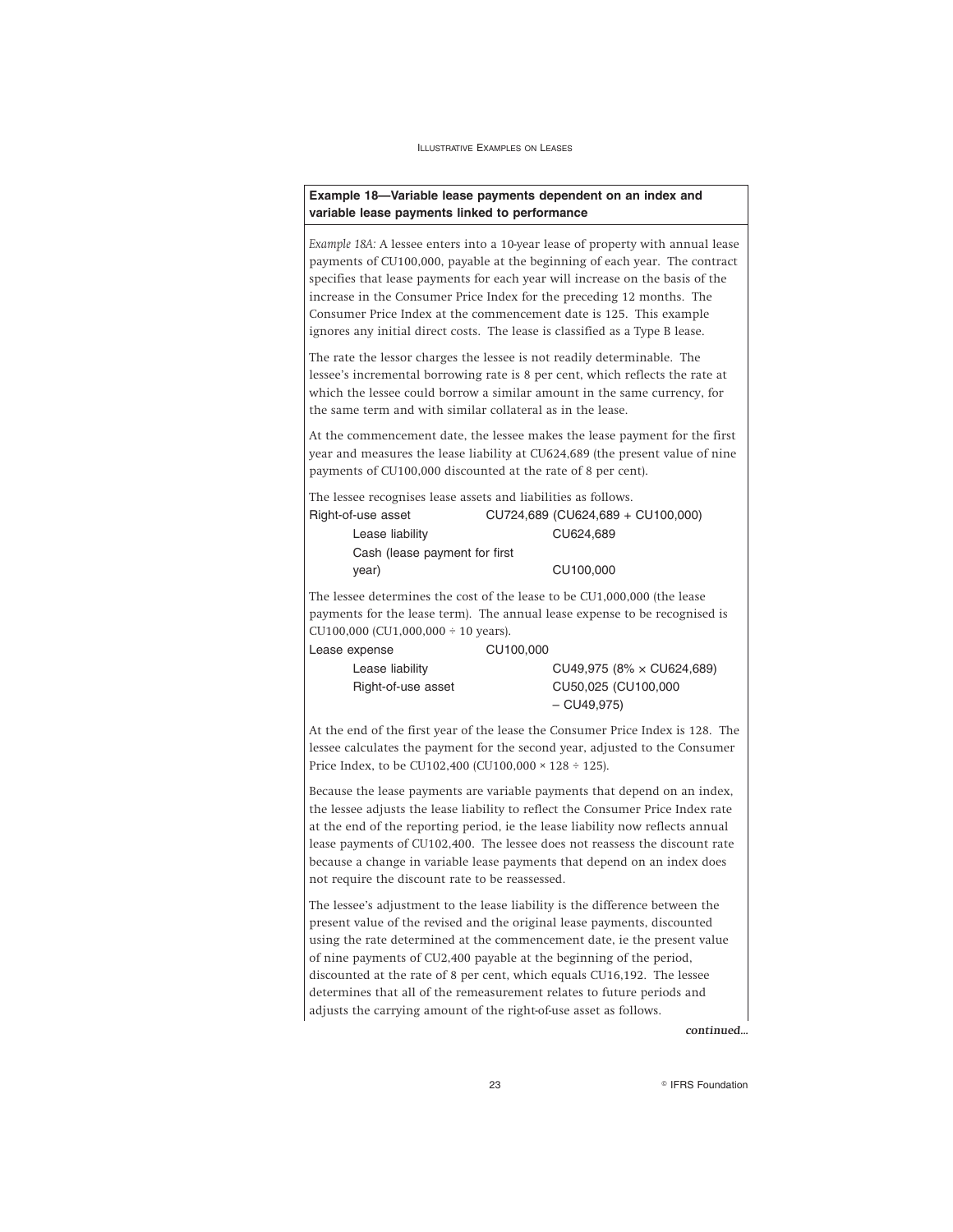## *...continued*

| variable lease payments linked to performance                                     | Example 18-Variable lease payments dependent on an index and                                                                                                                                                                                                                                                                                                                                                                                                                                     |  |  |  |
|-----------------------------------------------------------------------------------|--------------------------------------------------------------------------------------------------------------------------------------------------------------------------------------------------------------------------------------------------------------------------------------------------------------------------------------------------------------------------------------------------------------------------------------------------------------------------------------------------|--|--|--|
| Right-of-use asset                                                                | CU16,192                                                                                                                                                                                                                                                                                                                                                                                                                                                                                         |  |  |  |
| Lease liability                                                                   | CU16,192                                                                                                                                                                                                                                                                                                                                                                                                                                                                                         |  |  |  |
| payment for the year and recognises the following.<br>Lease liability             | At the beginning of the second year of the lease, the lessee makes the lease<br>CU102.400                                                                                                                                                                                                                                                                                                                                                                                                        |  |  |  |
| Cash                                                                              | CU102,400                                                                                                                                                                                                                                                                                                                                                                                                                                                                                        |  |  |  |
| leased property.                                                                  | Example 18B: Assume the same facts as Example 18A except that the lessee<br>also is required to make variable lease payments for each year of the lease,<br>which are determined as 2 per cent of the lessee's sales generated from the                                                                                                                                                                                                                                                          |  |  |  |
| measurement of the lease liability or right-of-use asset.<br>Right-of-use asset   | At the commencement date, the lessee measures the lease assets and<br>liabilities recognised at the same amounts as in Example 18A because the<br>variable lease payments are linked to performance (ie those payments are<br>variable lease payments that neither depend on an index or a rate nor are<br>in-substance fixed payments). Accordingly, the lessee does not include the<br>variable lease payments determined as a percentage of sales in the<br>CU724,689 (CU624,689 + CU100,000) |  |  |  |
| Lease liability                                                                   | CU624,689                                                                                                                                                                                                                                                                                                                                                                                                                                                                                        |  |  |  |
| Cash (lease payment for first                                                     |                                                                                                                                                                                                                                                                                                                                                                                                                                                                                                  |  |  |  |
| year)                                                                             | CU100,000                                                                                                                                                                                                                                                                                                                                                                                                                                                                                        |  |  |  |
| additional lease expense of $CU24,000 (2% \times CU1,200,000)$ .<br>Lease expense | The lessee prepares financial statements on an annual basis. The lessee<br>determines the cost of the lease to be $CU1,000,000$ (the lease payments for<br>the lease term). The annual lease expense to be recognised is therefore<br>CU100,000 (CU1,000,000 $\div$ 10 years). During the first year of the lease, the<br>lessee generates sales of CU1,200,000 from the leased property, incurring an<br>CU124,000 (CU100,000 + CU24,000)                                                       |  |  |  |
| Lease liability                                                                   | $CU49,975 (8% \times CU624,689)$                                                                                                                                                                                                                                                                                                                                                                                                                                                                 |  |  |  |
| Right-of-use asset                                                                | CU50,025 (CU100,000<br>$-$ CU49,975)                                                                                                                                                                                                                                                                                                                                                                                                                                                             |  |  |  |
| Accrued variable lease                                                            |                                                                                                                                                                                                                                                                                                                                                                                                                                                                                                  |  |  |  |
| payments/cash                                                                     | CU24,000                                                                                                                                                                                                                                                                                                                                                                                                                                                                                         |  |  |  |
|                                                                                   | At the end of the first year of the lease, the lessee would remeasure the lease<br>liability consistently with Example 18A. Consequently, the lessee calculates                                                                                                                                                                                                                                                                                                                                  |  |  |  |
|                                                                                   | the payment for the second year, adjusted to the Consumer Price Index, to be                                                                                                                                                                                                                                                                                                                                                                                                                     |  |  |  |
| CU102,400 and adjusts the lease liability and right-of-use asset by CU16,192.     |                                                                                                                                                                                                                                                                                                                                                                                                                                                                                                  |  |  |  |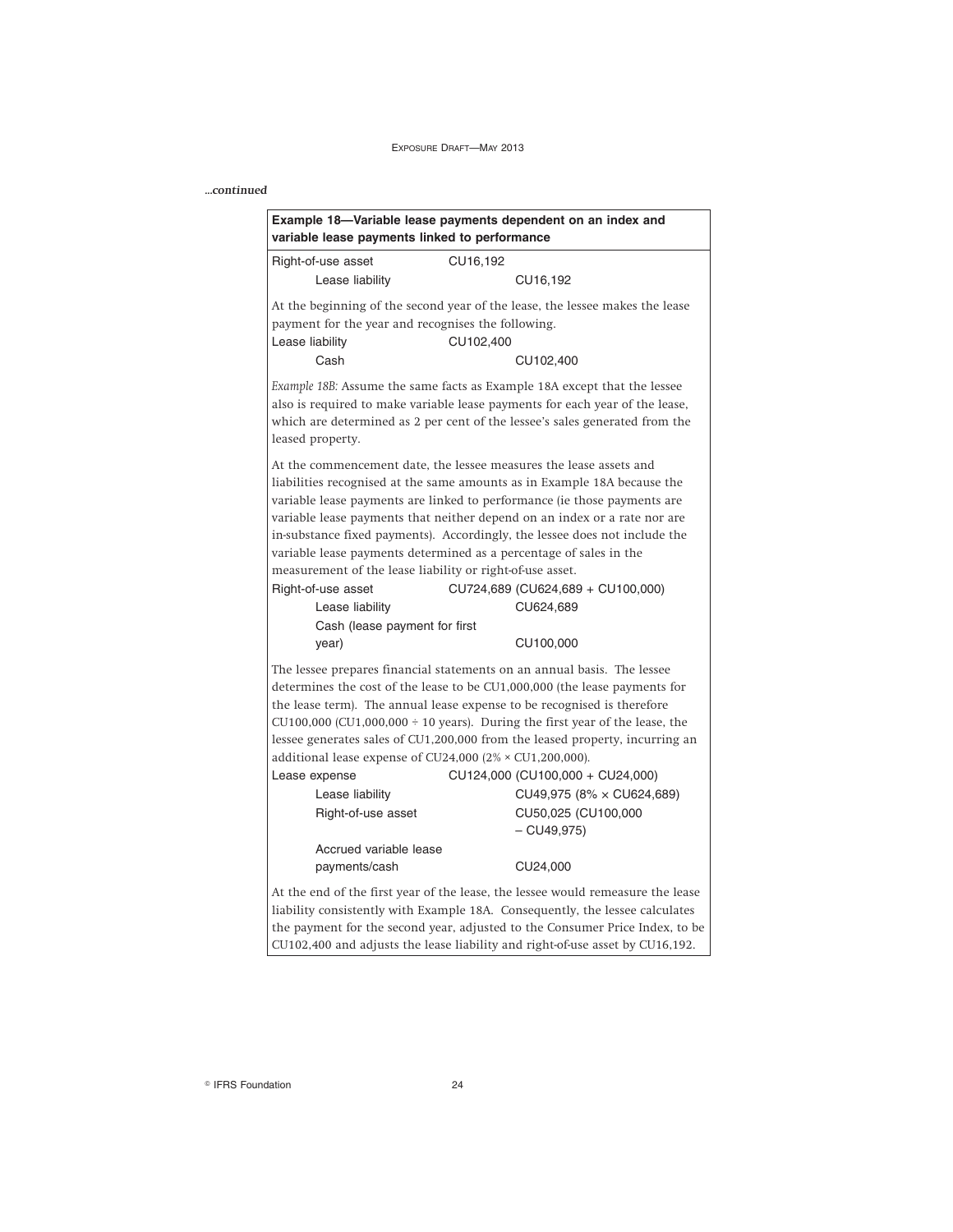## **Lessor measurement for Type A leases**

| IE12 | The following examples illustrate how a lessor would account for Type A leases.                                                                                                                                                                                                                                                                                                                                                                                                                                                                                                                                           |  |  |
|------|---------------------------------------------------------------------------------------------------------------------------------------------------------------------------------------------------------------------------------------------------------------------------------------------------------------------------------------------------------------------------------------------------------------------------------------------------------------------------------------------------------------------------------------------------------------------------------------------------------------------------|--|--|
|      | Example 19-Lessor accounting for Type A leases-the carrying amount<br>of the underlying asset equals fair value                                                                                                                                                                                                                                                                                                                                                                                                                                                                                                           |  |  |
|      | A lessor leases a vehicle for three years for lease payments of CU2,400,<br>payable annually at the end of each year, and incurs initial direct costs of<br>CU200. At the commencement date, the carrying amount and fair value of<br>the vehicle is CU10,000 and the amount the lessor expects to derive from the<br>vehicle following the end of three years is CU4,500. The lessee has an option<br>to purchase the vehicle at the end of the initial lease term at a market price<br>or to extend the lease for two years for the same annual payment of CU2,400.<br>The economic life of the vehicle is seven years. |  |  |
|      | The lessor concludes that the lessee does not have a significant economic<br>incentive to extend the lease or exercise the purchase option and therefore<br>determines the lease term to be three years. The lessor also determines that<br>the lease is a Type A lease.                                                                                                                                                                                                                                                                                                                                                  |  |  |
|      | The rate that the lessor charges the lessee is the rate implicit in the lease,<br>which is 6.87 per cent (ie it is the rate that causes the present value of the<br>lease payments and the estimated value of the vehicle at the end of the lease<br>term to equal the fair value of the vehicle at the commencement date).                                                                                                                                                                                                                                                                                               |  |  |
|      | The lessor measures the lease receivable at CU6,513, which is the present<br>value of three payments of CU2,400, discounted at 6.87 per cent, plus the<br>initial direct costs of CU200.                                                                                                                                                                                                                                                                                                                                                                                                                                  |  |  |
|      | The lessor measures the gross residual asset at CU3,687, which is the present<br>value of the amount the lessor expects to derive from the vehicle following<br>the end of the lease term of CU4,500, discounted at 6.87 per cent.                                                                                                                                                                                                                                                                                                                                                                                        |  |  |
|      | Because there is no difference between the carrying amount and the fair<br>value of the vehicle at the commencement date, the lessor does not recognise<br>any profit at that date or any unearned profit relating to the residual asset.<br>The lessor therefore recognises the residual asset at CU3,687.                                                                                                                                                                                                                                                                                                               |  |  |
|      | At the commencement date, the lessor derecognises the vehicle and<br>recognises the lease receivable and residual asset as follows.                                                                                                                                                                                                                                                                                                                                                                                                                                                                                       |  |  |
|      | Lease receivable<br>CU6,513<br>Residual asset<br>CU3,687                                                                                                                                                                                                                                                                                                                                                                                                                                                                                                                                                                  |  |  |
|      | Vehicle<br>CU10,000<br>Cash/payable for initial direct                                                                                                                                                                                                                                                                                                                                                                                                                                                                                                                                                                    |  |  |
|      | <b>CU200</b><br>costs                                                                                                                                                                                                                                                                                                                                                                                                                                                                                                                                                                                                     |  |  |
|      | The lessor also may present revenue and cost of goods sold at CU6,313 at the<br>commencement date, depending on the lessor's business model.                                                                                                                                                                                                                                                                                                                                                                                                                                                                              |  |  |

*continued...*

25 **Participal Contract Contract Contract Contract Contract Contract Contract Contract Contract Contract Contract Contract Contract Contract Contract Contract Contract Contract Contract Contract Contract Contract Contract**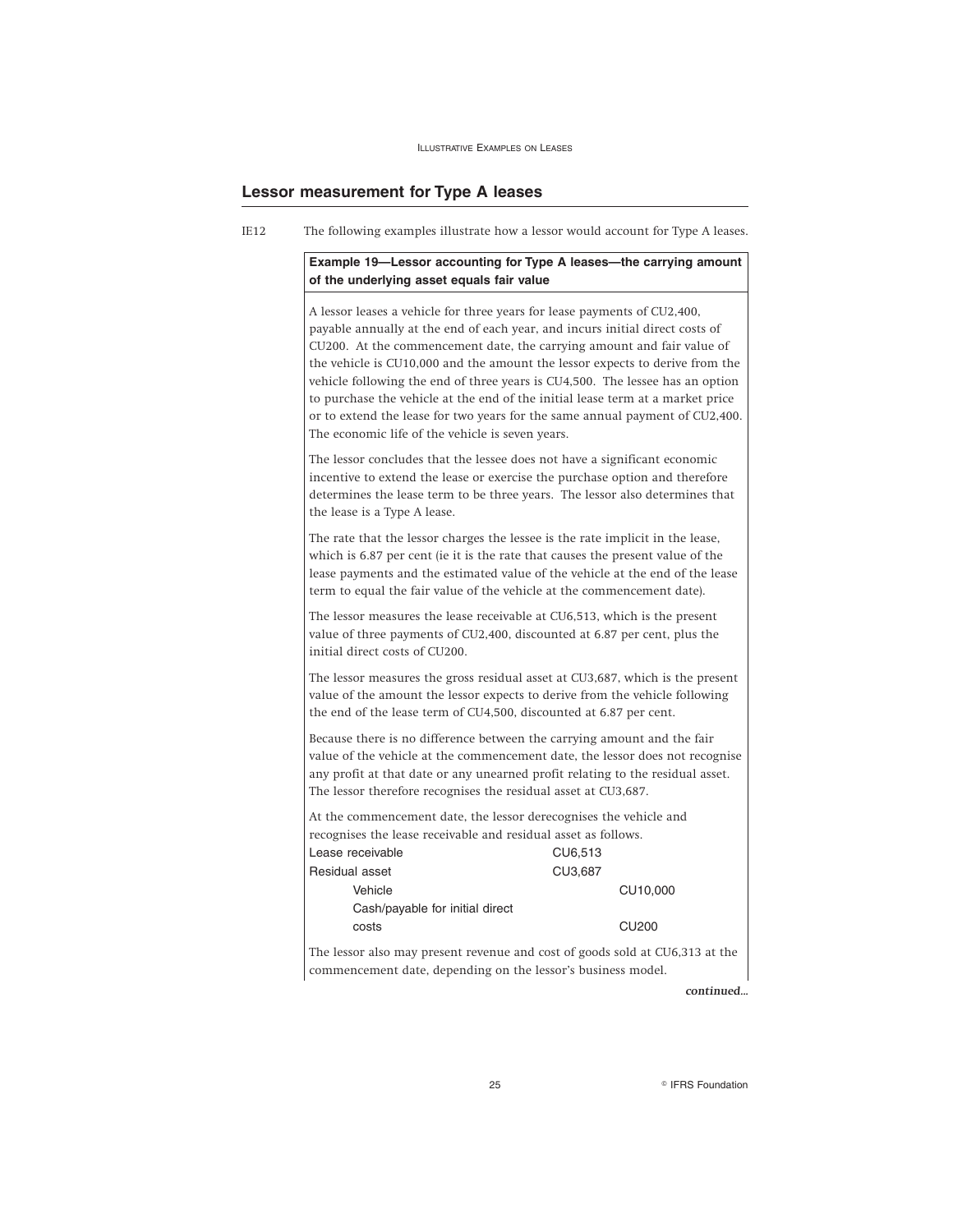## *...continued*

## **Example 19—Lessor accounting for Type A leases—the carrying amount of the underlying asset equals fair value**

Because the initial direct costs are included in the receivable, the lessor determines the imputed rate that will reduce the balance of the lease receivable to CU0 at the end of the lease term. The imputed rate for the lease is 5.18 per cent. The imputed rate is used to determine the interest income on the lease receivable in each year of the lease.

At the end of Year 1, the lessor recognises the receipt of a lease payment, interest on the lease receivable, and interest on the residual asset as follows. Cash Cu2,400

| Lease receivable | CU2.400                        |
|------------------|--------------------------------|
| Lease receivable | CU338 (5.18% x CU6.513)        |
| Residual asset   | CU253 (6.87% $\times$ CU3,687) |
| Interest income  | CU591 (CU338                   |
|                  | $+$ CU253)                     |

Following those entries, the carrying amount of the lease receivable is CU4,451 (CU6,513 – CU2,400 + CU338), and the carrying amount of the residual asset is CU3,940 (CU3,687 + CU253).

The lessor accounts for the lease during the remainder of the lease term as follows.

|      | Statement of financial position |          |           |            | Statement of profit or loss and<br>other comprehensive income |          |
|------|---------------------------------|----------|-----------|------------|---------------------------------------------------------------|----------|
| End  | Lease                           | Gross    | Carrying  | Interest   | Interest                                                      | Interest |
| οf   | receivable                      | residual | amount of | on lease   | on                                                            | income   |
| Year |                                 | asset    | residual  | receivable | residual                                                      |          |
|      |                                 |          | asset     |            | asset                                                         |          |
|      | 4.451                           | 3.940    | 3.940     | 338        | 253                                                           | 591      |
| 2    | 2,282                           | 4,211    | 4,211     | 231        | 271                                                           | 502      |
| 3    |                                 | 4.500    | 4,500     | 118        | 289                                                           | 407      |
|      |                                 |          |           |            |                                                               |          |

At the end of the lease term, the lessor reclassifies the residual asset to, for example, inventory.

| Inventory                                                                 | CU4,500      |
|---------------------------------------------------------------------------|--------------|
| Residual asset                                                            | CU4,500      |
| The vehicle is then sold for CU5,000, and the lessor recognises the sale. |              |
| Cash/accounts receivable                                                  | CU5,000      |
| Inventory                                                                 | CU4,500      |
| Gain on sale of inventory                                                 | <b>CU500</b> |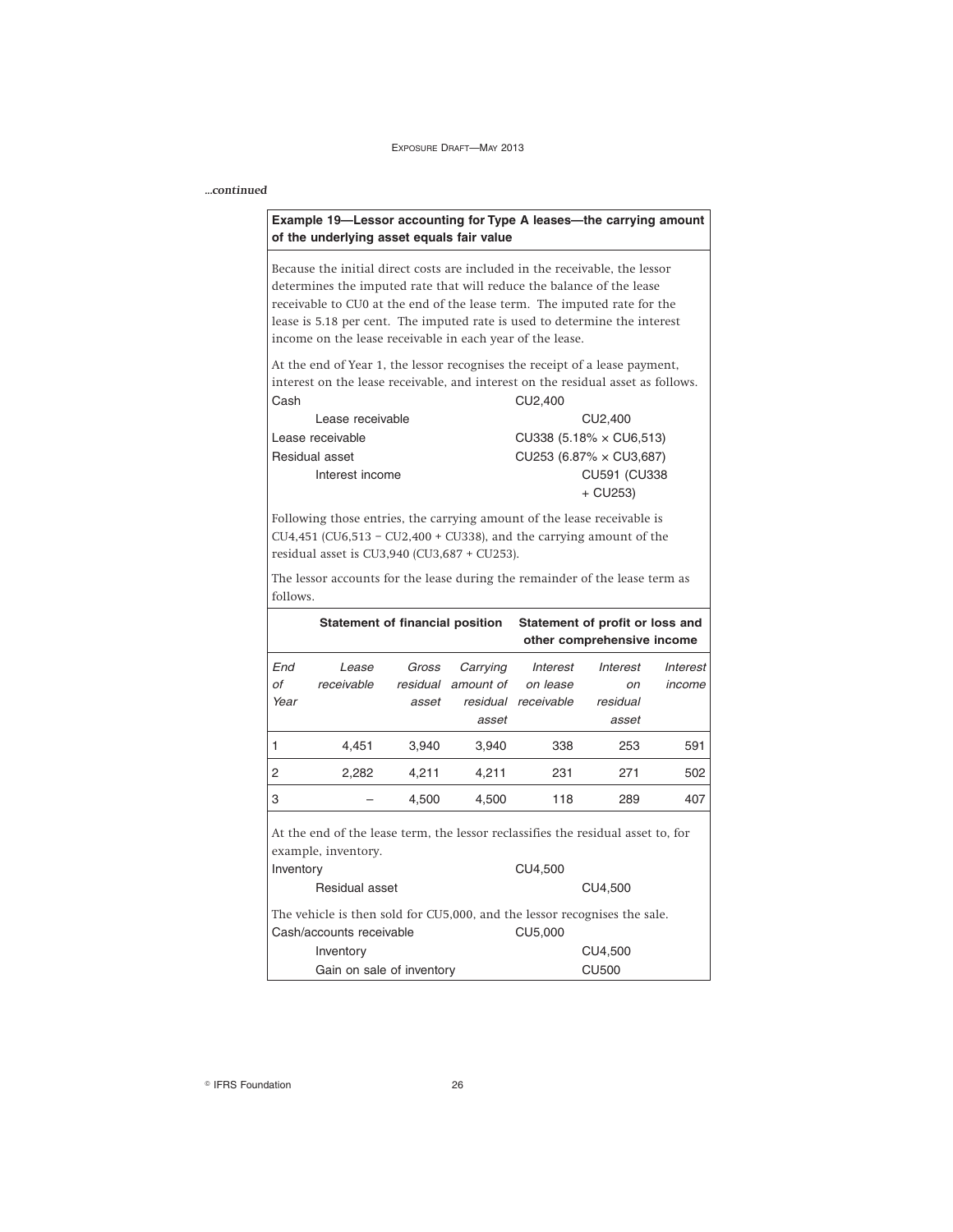**Example 20—Lessor accounting for Type A leases—the carrying amount of the underlying asset is lower than fair value**

Assume the same facts as in Example 19 except that the carrying amount of the vehicle at the commencement date is CU7,500 and any initial direct costs are ignored in this example.

The lessor measures the lease receivable in the same way as in Example 19, except that this example ignores initial direct costs (CU200); ie the lease receivable at the commencement date is CU6,313 (CU6,513 – CU200).

The lessor measures the gross residual asset in the same way as in Example 19 (ie at the present value of the amount the lessor expects to derive from the vehicle following the end of the lease term, which is CU3,687). To calculate both the recognised and the unearned profit, the lessor first determines the difference between the fair value and the carrying amount of the vehicle to be CU2,500 (CU10,000 – CU7,500). The lessor calculates the profit recognised at the commencement date on the basis of the present value of the lease payments as a proportion of the fair value of the vehicle as CU1,578 ((CU10,000 – CU7,500) × (CU6,313 ÷ CU10,000)). Accordingly, the lessor calculates the unearned profit on the residual asset as CU922 (CU2,500 – CU1,578).

At the commencement date, the lessor derecognises the vehicle and recognises the lease receivable, gross residual asset and unearned profit on the residual asset, as well as profit on the lease as follows.

| l Lease receivable                                   | CU6.313                     |  |
|------------------------------------------------------|-----------------------------|--|
| Revenue <sup>(a)</sup>                               | CU6.313                     |  |
| Gross residual asset <sup>(b)</sup>                  | CU3,687                     |  |
| Cost of goods sold <sup>(a)</sup>                    | CU4,735 (CU7,500 - CU3,687) |  |
|                                                      | $+$ CU922)                  |  |
| Unearned profit on the residual asset <sup>(b)</sup> | CU922                       |  |
| Vehicle                                              | CU7.500                     |  |

At the end of Year 1, the lessor recognises the receipt of a lease payment, interest on the lease receivable, and interest on the gross residual asset as follows.

| Cash             | CU2.400                                       |
|------------------|-----------------------------------------------|
| Lease receivable | CU2.400                                       |
| Lease receivable | CU434 (6.87% <sup>(c)</sup> $\times$ CU6,313) |
| Residual asset   | CU253 (6.87% $\times$ CU3,687)                |
| Interest income  | CU687 (CU434                                  |
|                  | $+$ CU253)                                    |

Following those entries, the carrying amount of the lease receivable is CU4,347 (CU6,313 – CU2,400 + CU434), and the carrying amount of the net residual asset is CU3,018 (CU3,687 – CU922 + CU253).

*continued...*

27 **Research Street Section** PIFRS Foundation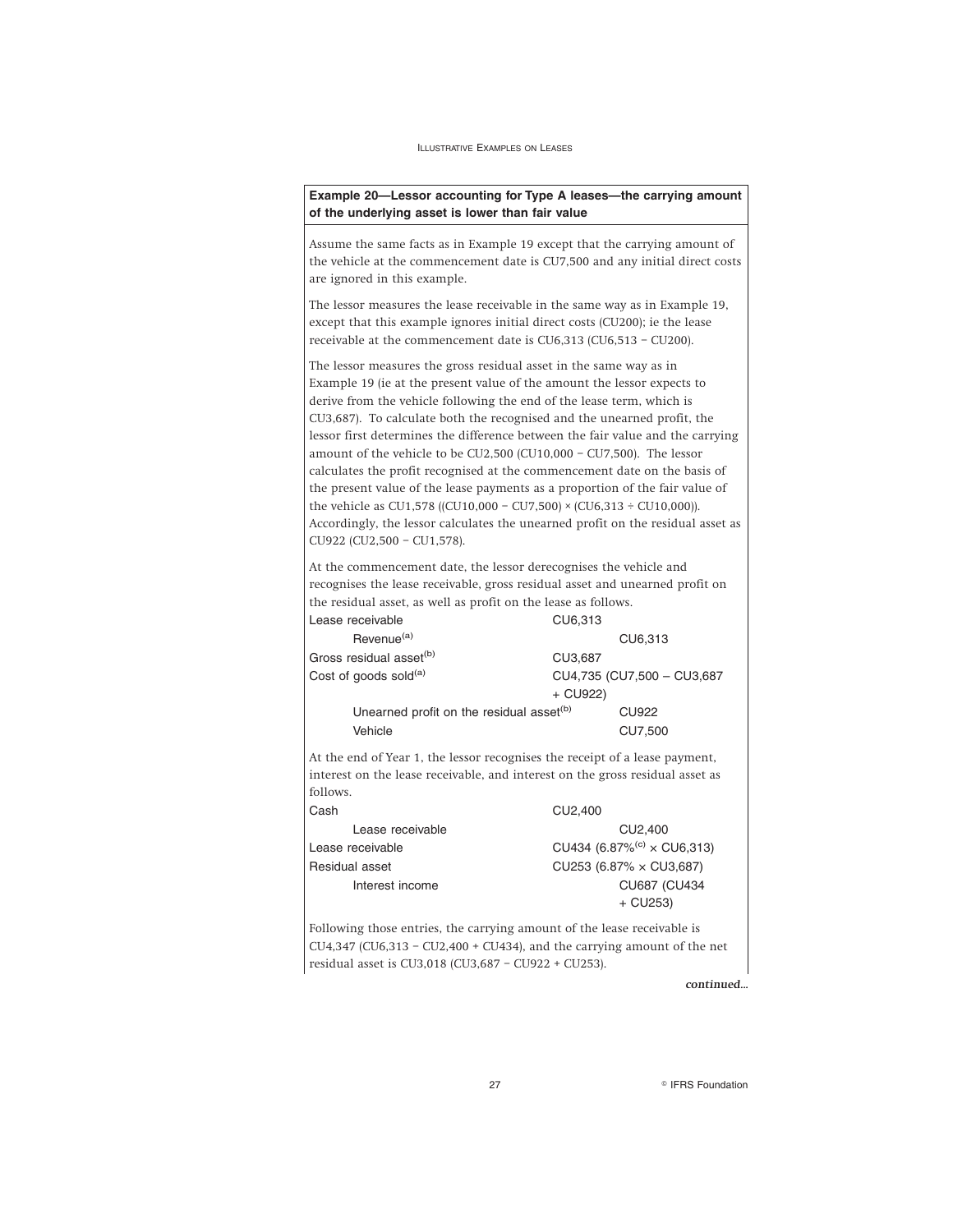## *...continued*

| follows.  | The lessor accounts for the lease during the remainder of the lease term as                                                                                                                                                                                                                                                                                                                                                                                                                                                                                                                                             |                   |                                        |                                |                                                                            |                         |
|-----------|-------------------------------------------------------------------------------------------------------------------------------------------------------------------------------------------------------------------------------------------------------------------------------------------------------------------------------------------------------------------------------------------------------------------------------------------------------------------------------------------------------------------------------------------------------------------------------------------------------------------------|-------------------|----------------------------------------|--------------------------------|----------------------------------------------------------------------------|-------------------------|
|           |                                                                                                                                                                                                                                                                                                                                                                                                                                                                                                                                                                                                                         |                   | <b>Statement of financial position</b> |                                | <b>Statement of profit</b><br>or loss and other<br>comprehensive<br>income |                         |
| End<br>οf | Lease                                                                                                                                                                                                                                                                                                                                                                                                                                                                                                                                                                                                                   | Gross             | Unearned                               | Carrying                       | <b>Interest</b>                                                            | Interest                |
| Year      | receivable                                                                                                                                                                                                                                                                                                                                                                                                                                                                                                                                                                                                              | residual<br>asset | profit on<br>residual<br>asset         | amount of<br>residual<br>asset | on lease<br>receivable                                                     | on<br>residual<br>asset |
| 1         | 4,347                                                                                                                                                                                                                                                                                                                                                                                                                                                                                                                                                                                                                   | 3,940             | (922)                                  | 3,018                          | 434                                                                        | 253                     |
| 2         | 2,246                                                                                                                                                                                                                                                                                                                                                                                                                                                                                                                                                                                                                   | 4,211             | (922)                                  | 3,289                          | 299                                                                        | 271                     |
| 3         |                                                                                                                                                                                                                                                                                                                                                                                                                                                                                                                                                                                                                         | 4,500             | (922)                                  | 3,578                          | 154                                                                        | 289                     |
| Inventory | Unearned profit                                                                                                                                                                                                                                                                                                                                                                                                                                                                                                                                                                                                         |                   |                                        | CU3,578<br><b>CU922</b>        |                                                                            |                         |
|           | Residual asset                                                                                                                                                                                                                                                                                                                                                                                                                                                                                                                                                                                                          |                   |                                        |                                | CU4,500                                                                    |                         |
|           | The vehicle is then sold for CU5,000, and the lessor recognises the sale.<br>Cash/accounts receivable                                                                                                                                                                                                                                                                                                                                                                                                                                                                                                                   |                   |                                        | CU5,000                        |                                                                            |                         |
|           | Cost of sales                                                                                                                                                                                                                                                                                                                                                                                                                                                                                                                                                                                                           |                   |                                        | CU3,578                        |                                                                            |                         |
|           | Inventory<br>Revenue                                                                                                                                                                                                                                                                                                                                                                                                                                                                                                                                                                                                    |                   |                                        |                                | CU3,578<br>CU5,000                                                         |                         |
|           | (a) This example illustrates a gross presentation of profit on the lease at the<br>commencement date. If a net presentation best reflects the lessor's business model,<br>the lessor would present a gain of $CU1,578$ ( $CU6,313$ - $CU4,735$ ) instead of<br>separately presenting revenue and cost of goods sold.<br>(b) Not required to be presented or disclosed as two amounts but only required to be<br>presented on a net basis.<br>(c) This rate is different from the rate applied to the lease receivable in Example 19<br>because the lease receivable in this example does not include any initial direct |                   |                                        |                                |                                                                            |                         |

value guarantee for Type A leases.

## **Example 21—Lessor accounting for Type A leases—residual value guarantees**

Assume the same facts as Example 19 and, in addition, the lessee guarantees the residual value of the vehicle.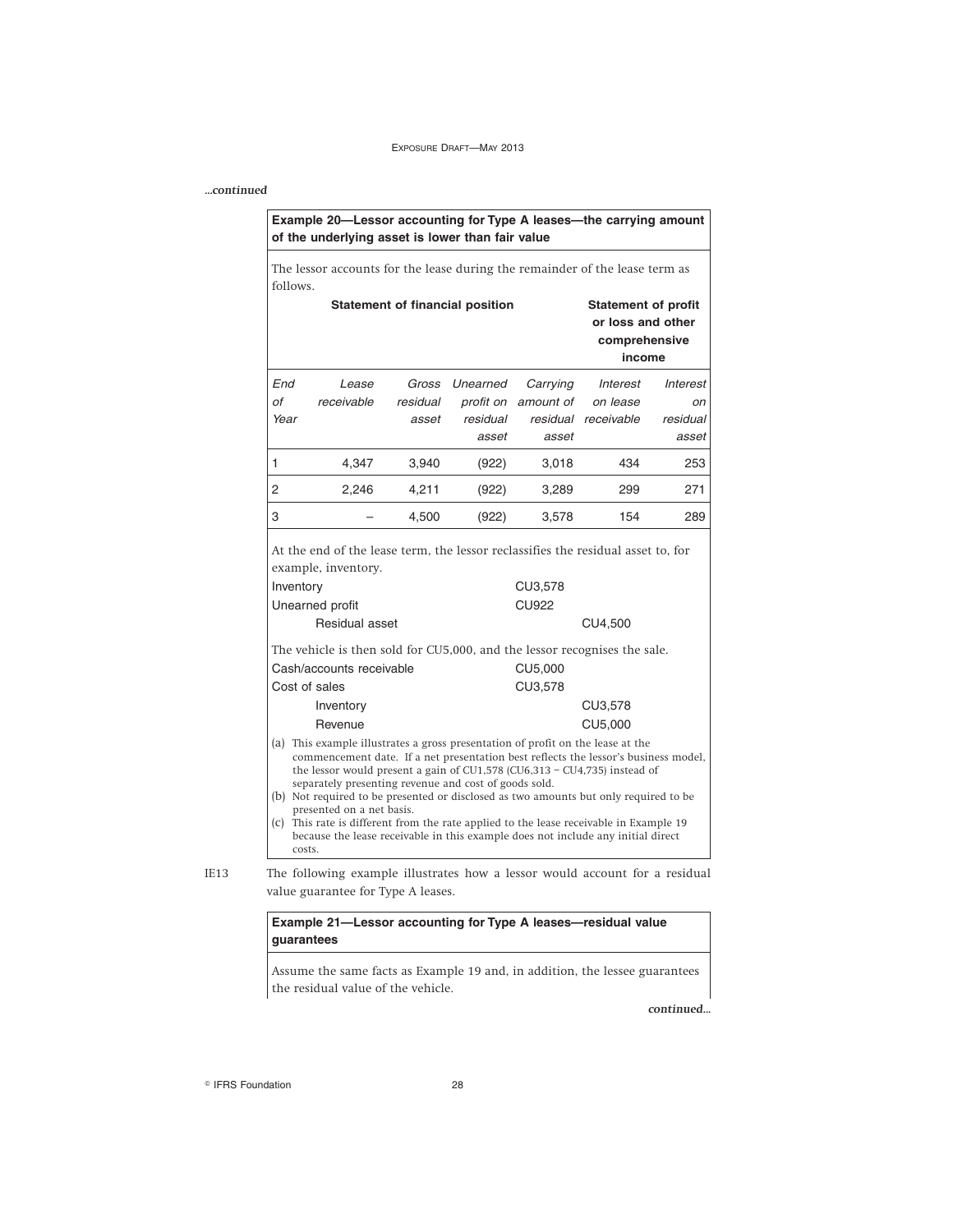#### *...continued*

## **Example 21—Lessor accounting for Type A leases—residual value guarantees**

*Example 21A:* According to the residual value guarantee, if the market value of the vehicle at the end of the lease term is lower than CU4,500, the lessee will compensate the lessor for the difference. The lessor will obtain the benefits if the market value is in excess of CU4,500.

At the commencement date, the lessor does not recognise the residual value guarantee as part of the lease receivable. If, during the lease term, the amount the lessor expects to derive from the vehicle following the end of the lease term falls below the original estimate of CU4,500, the lessor would not recognise any impairment of the residual asset (assuming no deterioration in the lessee's credit standing). That is because the original amount expected to be derived from the vehicle of CU4,500 will be recovered through the residual value guarantee.

*Example 21B:* In addition to the guarantee provided by the lessee in Example 21A, the contract also states that, if the vehicle is sold for more than CU4,500, after the end of the lease the lessor will pay the difference between the selling price and CU4,500 to the lessee.

In this example, CU4,500 is considered to be a fixed lease payment structured as a residual value guarantee. Accordingly, the lessor includes CU4,500, discounted using the rate implicit in the lease, as part of the lease receivable at the commencement date.

IE14 The following example illustrates how a lessor would measure an impairment of the lease receivable for Type A leases.

## **Example 22—Lessor accounting for Type A leases—impairment of the lease receivable**

*Part 1: Impairment of the lease receivable*

This example illustrates the measurement of any impairment loss and allowance for expected credit losses but does not consider the timing of recognition of impairment of the lease receivable. The timing of recognition would be determined in accordance with the requirements for financial instruments. For the purpose of this example, it is assumed that the lessor is required to recognise an impairment allowance equal to the full expected credit losses for the lease receivable at the end of Year 2 of the lease. The lessor may have already recognised an impairment allowance before this date in accordance with the requirements for financial instruments, which is ignored in this example.<sup>(a)</sup>

*continued...*

29 **PERS Foundation**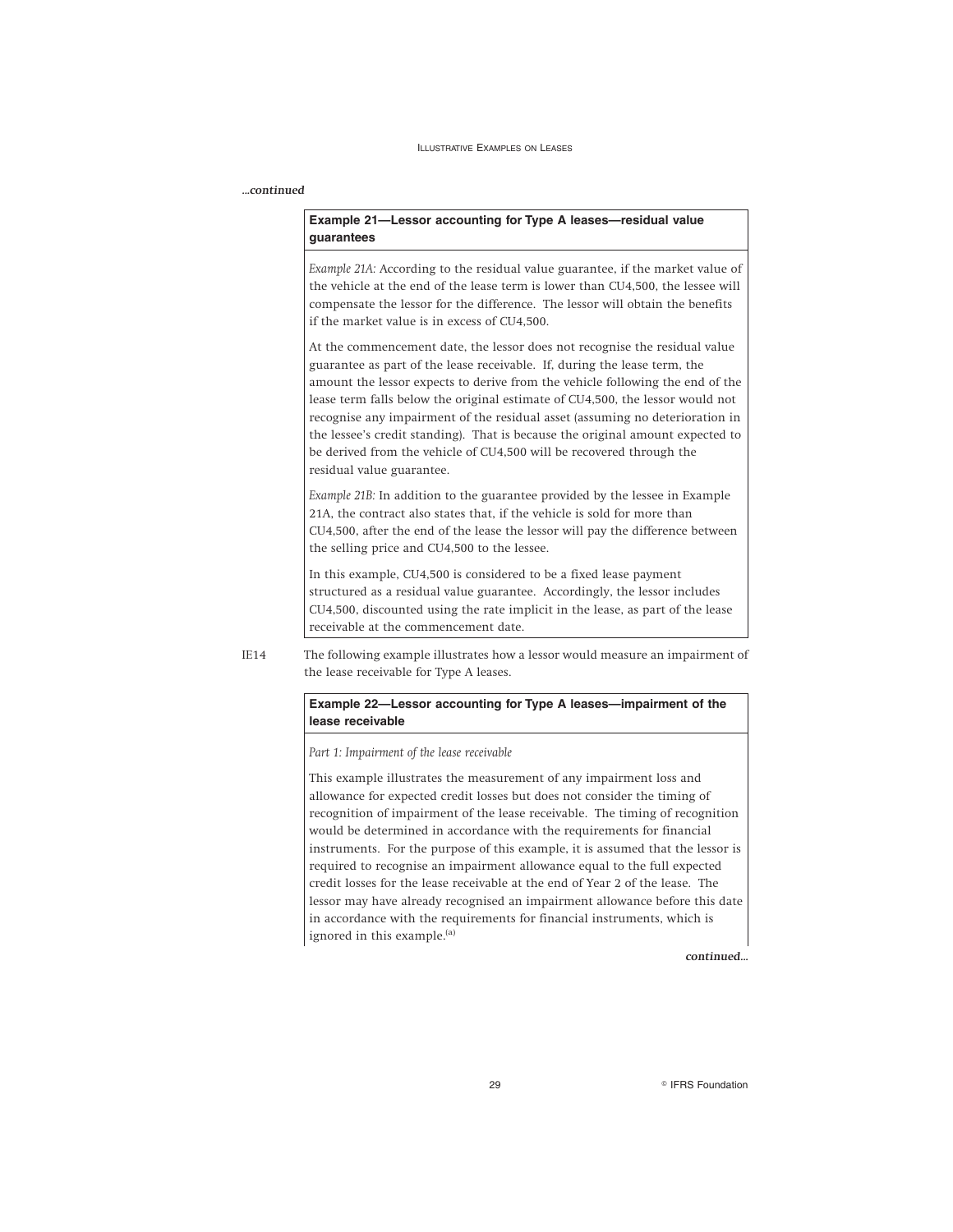## *...continued*

## **Example 22—Lessor accounting for Type A leases—impairment of the lease receivable**

A lessor leases a vehicle for three years for lease payments of CU2,400, payable annually at the beginning of each year. At the commencement date, the carrying amount of the vehicle is CU7,500, the fair value of the vehicle is CU10,000, and the amount the lessor expects to derive from the vehicle following the end of three years is CU4,500. The rate implicit in the lease is 9.64 per cent.

At the start of the lease, the lessor would expect to account for the lease as follows before accounting for expected credit losses.

| <b>Statement of financial position</b> |            |          |           |           | <b>Statement of profit</b><br>or loss and other<br>comprehensive<br>income |           |
|----------------------------------------|------------|----------|-----------|-----------|----------------------------------------------------------------------------|-----------|
| End                                    | Lease      | Gross    | Unearned  | Carrying  | Interest                                                                   | Profit on |
| Οf                                     | receivable | residual | profit on | amount of | on lease                                                                   | the lease |
| Year                                   |            | asset    | residual  | residual  | receivable                                                                 |           |
|                                        |            |          | asset     | asset     | and                                                                        |           |
|                                        |            |          |           |           | residual                                                                   |           |
|                                        |            |          |           |           | asset                                                                      |           |
| 0                                      | 6,586      | 3,414    | (854)     | 2,560     |                                                                            | 1,646     |
| 1                                      | 4,589      | 3,744    | (854)     | 2,890     | 733                                                                        |           |
| $\overline{2}$                         | 2,400      | 4,104    | (854)     | 3,250     | 571                                                                        |           |
| 3                                      |            | 4,500    | (854)     | 3,646     | 396                                                                        |           |

At the end of Year 2, the lessor measures the allowance for expected credit losses on the lease receivable in accordance with the requirements for financial instruments.

In accordance with the terms and conditions of the lease agreement, the lessor is entitled to retrieve the vehicle if the lessee fails to make the final lease payment at the beginning of Year 3, ie the vehicle provides collateral against the receivable.

At the end of Year 2, the lessor estimates that it would be able to sell the vehicle for CU5,500 if the vehicle were to be retrieved at the beginning of Year 3. The amount the lessor expects to derive from the vehicle following the end of the lease term remains unchanged at CU4,500.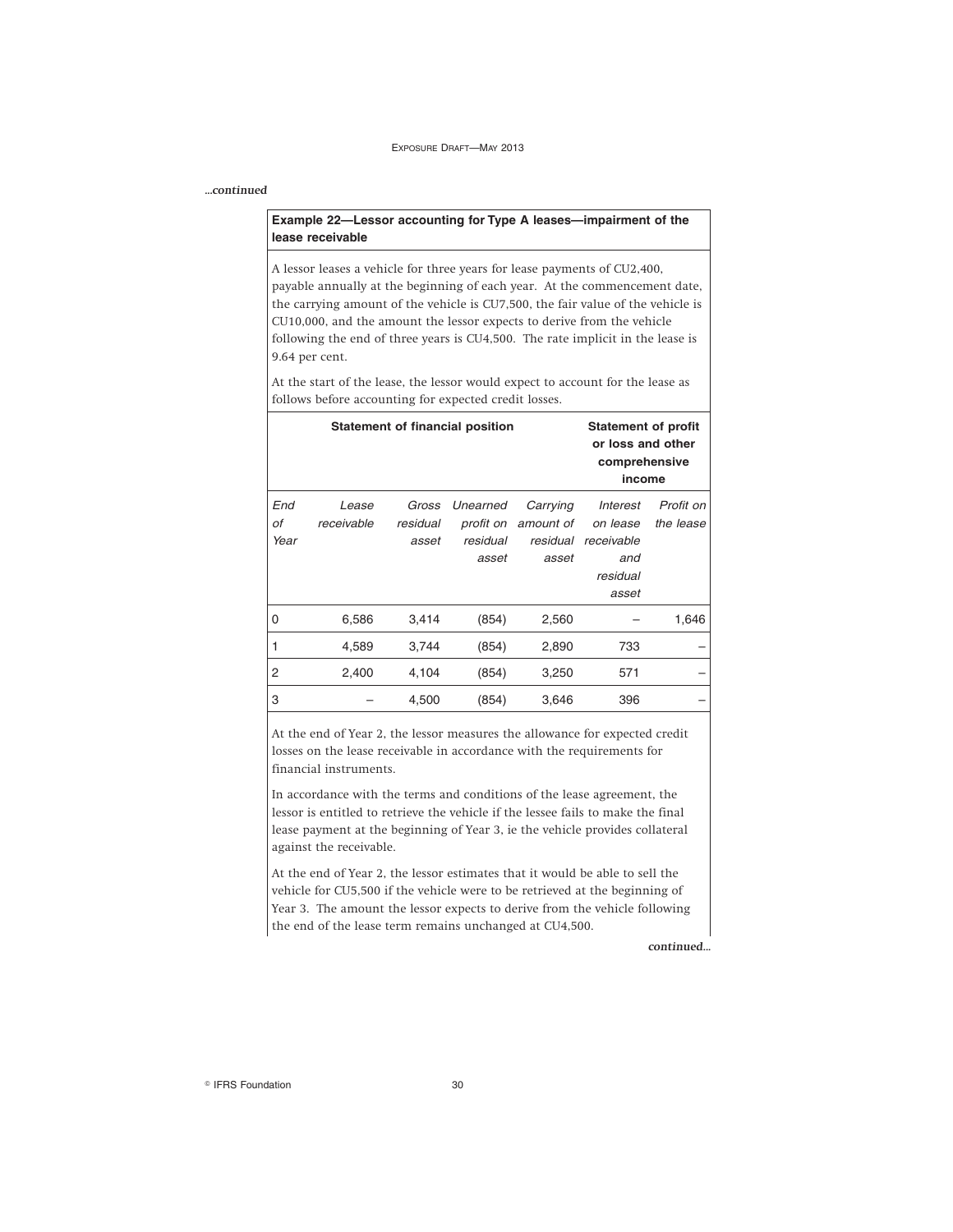#### *...continued*

## **Example 22—Lessor accounting for Type A leases—impairment of the lease receivable**

When measuring the impairment allowance, the lessor allocates the expected cash flows from the sale of the collateral between the lease receivable and the residual asset. The portion of the collateral allocated to the residual asset represents the cash flows that the lessor expects to derive from the vehicle following the end of the lease term (ie CU4,104, representing the present value of CU4,500), and the portion allocated to the lease receivable represents the cash flows that the lessor expects to derive during the remaining lease term (ie CU1,396, calculated as CU5,500 less CU4,104).

Accordingly, at the end of Year 2 the lessor recognises an impairment allowance on the lease receivable of CU1,004 (ie CU2,400, the carrying amount of the lease receivable less CU1,396, the portion of the collateral allocated to the lease receivable). The amount of impairment recognised in profit or loss would represent the difference between the impairment allowance of CU1,004 at the end of Year 2 and the amount of the impairment allowance already recognised in accordance with the requirements for financial instruments. The lessor does not recognise any impairment on the residual asset because the lessor expects to derive economic benefits from the residual asset that exceed the carrying amount of that asset.

*Part 2: Return of the underlying asset*

The lessee fails to pay the final lease payment at the beginning of Year 3. The lessor retrieves the vehicle from the lessee and sells it for CU5,500.

The lessor recognises the vehicle at CU4,646, ie the carrying amount of the lease receivable (CU1,396) and the residual asset (CU3,250).

| CU4.646<br>Inventory      |         |
|---------------------------|---------|
| Lease receivable          | CU1.396 |
| CU3.250<br>Residual asset |         |

The vehicle is then sold for CU5,500, and the lessor recognises the sale: Cash/accounts receivable CU5,500

| Inventory                 | CU4.646      |
|---------------------------|--------------|
| Gain on sale of inventory | <b>CU854</b> |

(a) Both the FASB Proposed Update *Accounting for Credit Losses on Certain Financial Instruments* and the IASB Exposure Draft *Financial Instruments: Expected Credit Losses* propose that existing recognition thresholds be removed. This means that a lessor would always account for expected credit losses on lease receivables and recognition would no longer be contingent on impairment losses being 'probable' or there being objective evidence of impairment. The FASB Proposed Update and the IASB Exposure Draft propose different models that result in the recognition of different loss allowance amounts at different times. For purposes of this example, it is assumed that the lessor is required to recognise an impairment allowance equal to the full expected credit losses on the lease receivable at the end of Year 2.

31 **CONSIDERS** Foundation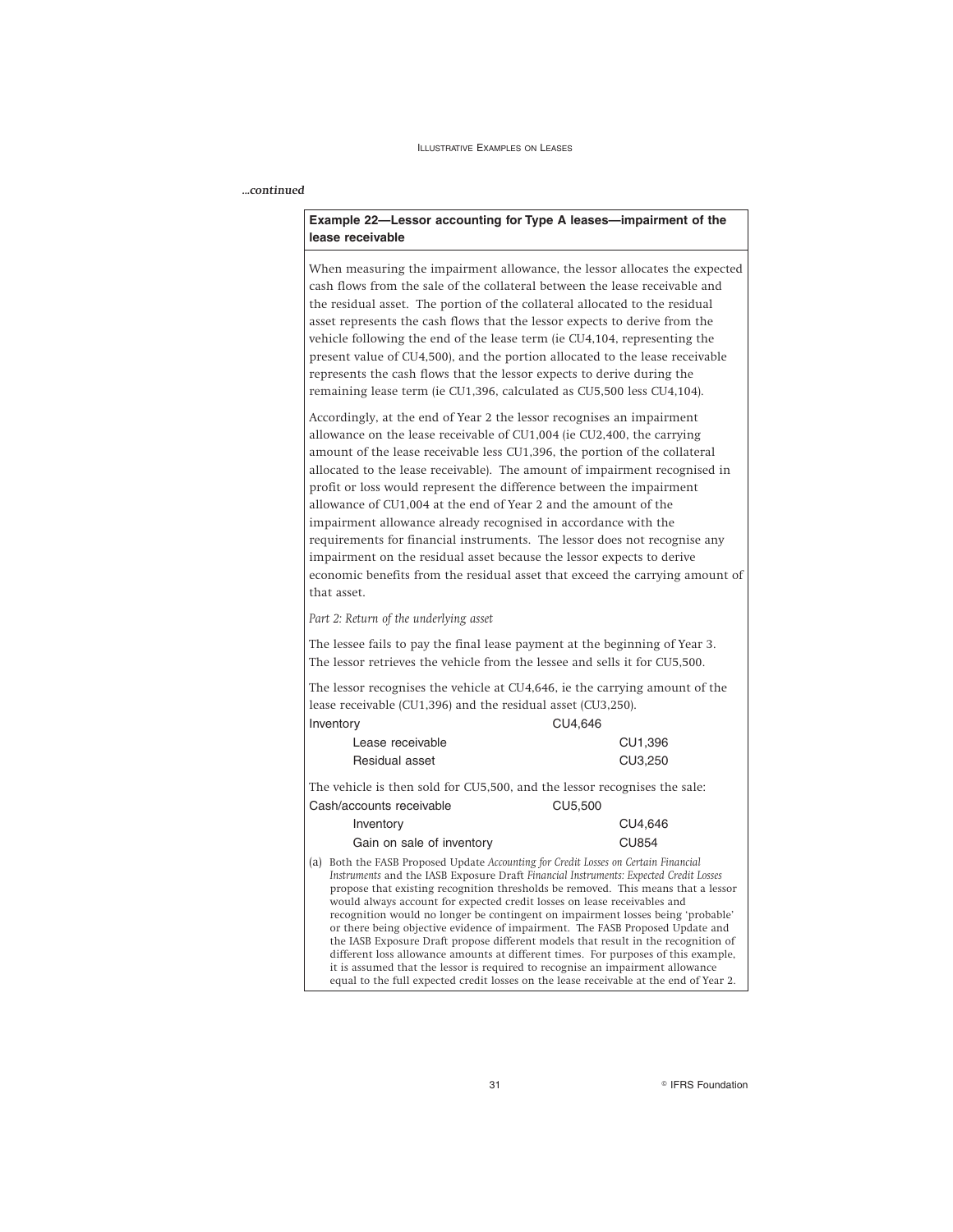## **Sale and leaseback transaction**

IE15 The following example illustrates how a lessee and a lessor would account for a sale and leaseback transaction.

## **Example 23—Sale and leaseback transaction**

An entity (Seller) sells a piece of land to an unrelated entity (Buyer) for cash of CU2,000,000. Immediately before the transaction, the land is carried at a cost of CU1,000,000. At the same time, Seller enters into a contract with Buyer for the right to use the land for 10 years, with annual payments of CU120,000 payable at the end of each year. The terms and conditions of the transaction are such that Buyer obtains control of the land in accordance with the requirements for determining when a performance obligation is satisfied in [draft] IFRS X *Revenue from Contracts with Customers*. Accordingly, Seller and Buyer account for the transaction as a sale and leaseback. This example ignores any initial direct costs associated with the transaction.

The market rates for the lease of the land are CU90,000, payable annually at the end of each year. Because the consideration for the sale of the land is not at fair value, Seller and Buyer are required to make adjustments to recognise the transaction at fair value.

The rate the lessor charges the lessee is 5 per cent. This rate is readily determinable by Seller. The lease is classified as a Type B lease.

At the commencement date, Seller accounts for the transaction as follows.

Leaseback of the land recognised using the market rates for the lease. Right-of-use asset CU694,956

Lease liability CU694,956 (10 payments of CU90,000, discounted at 5%)

Sale of the land (adjusted to account for the lease using market rates): Cash CU2,000,000

| Land                                                                     | CU1,000,000                           |  |
|--------------------------------------------------------------------------|---------------------------------------|--|
| Financial liability                                                      | CU231,652 (10 payments                |  |
|                                                                          | of CU30,000, discounted at 5%)        |  |
| Gain on sale of land                                                     | CU768,348                             |  |
| At the commencement date, Buyer accounts for the transaction as follows. |                                       |  |
| Land                                                                     | CU1,768,348 (CU2,000,000 - CU231,652) |  |
| Financial asset                                                          | CU231,652 (10 payments of CU30,000,   |  |
|                                                                          | discounted at 5%)                     |  |
| Cash                                                                     | CU2,000,000                           |  |
|                                                                          |                                       |  |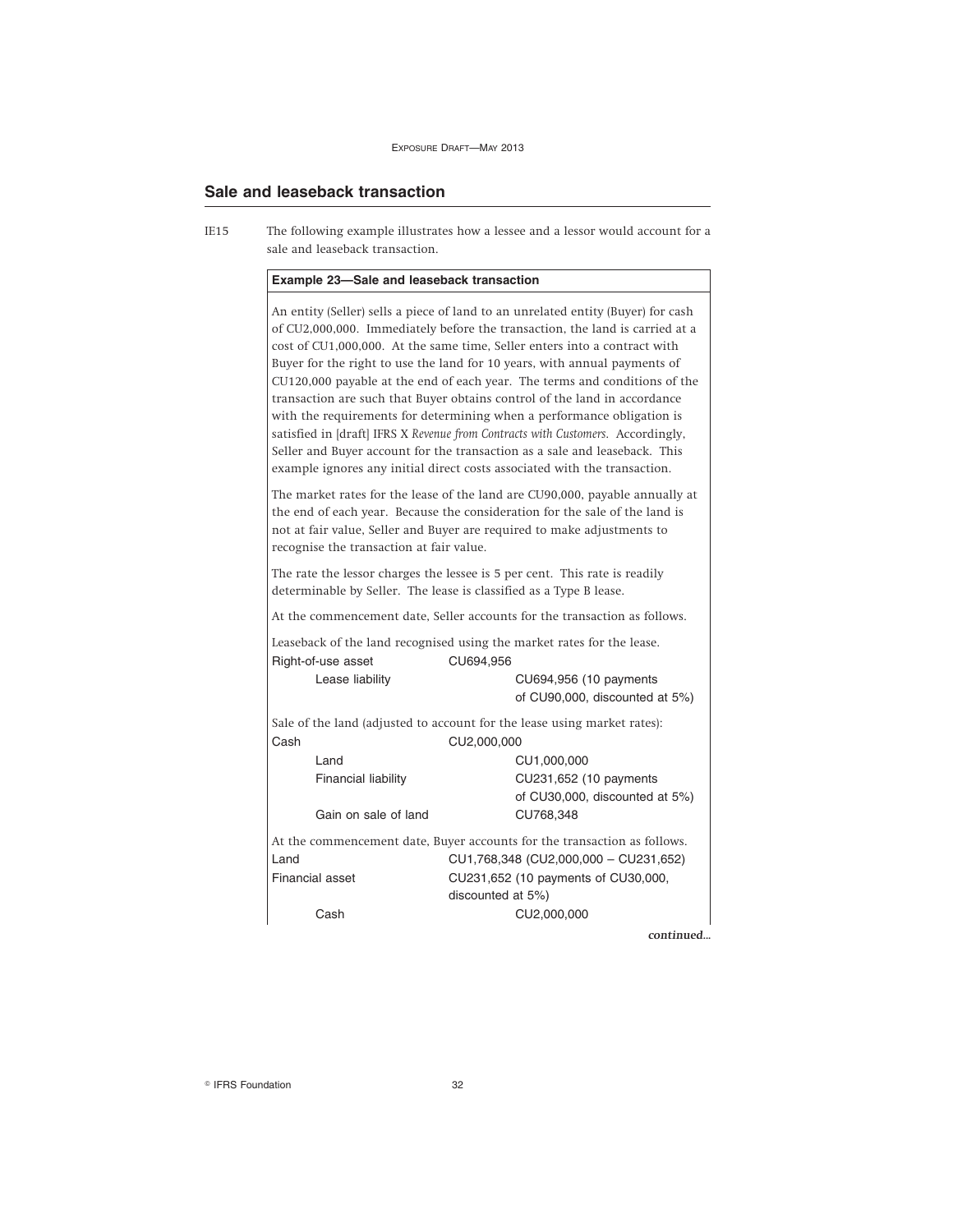#### *...continued*

#### **Example 23—Sale and leaseback transaction**

After the commencement date, both Seller and Buyer account for the lease by treating CU90,000 of the annual payments of CU120,000 as lease payments. The remaining CU30,000 of annual payments made by Seller are accounted for as payments made to settle the financial liability of CU231,652 (recognised by Seller) and payments received to settle the financial asset of CU231,652 (recognised by Buyer).

## **Lessee transition—operating lease to Type A lease**

IE16 The following example illustrates how a lessee would account for the transition of existing operating leases to Type A leases when applying the permitted alternative to a full retrospective transition approach.

## **Example 24—Lessee transition—operating lease to Type A lease**

A lessee enters into a five-year lease of a vehicle on 1 January 20X1 with annual lease payments payable at the end of each year. The lessee originally accounts for the lease as an operating lease. On 1 January 20X2 (and before transition adjustments), the lessee has an accrued rent liability of CU1,200 for the lease, reflecting rent that was previously recognised as an expense but was not paid at that date. Four lease payments remain: one payment of CU31,000 followed by three payments of CU33,000.

1 January 20X2 is the beginning of the earliest comparative period presented in the financial statements in which the lessee first applies the requirements in this [draft] Standard. At the effective date, the lessee's incremental borrowing rate is 6 per cent. The lessee classifies the lease of the vehicle as a Type A lease.

On 1 January 20X2, the lessee measures the lease liability at CU112,462, the present value of one payment of CU31,000 and three payments of CU33,000, discounted at 6 per cent.

The lessee determines the carrying amount of the right-of-use asset at the date of initial application in two steps: the lessee estimates the commencement-date lease liability, and it calculates the right-of-use asset (before adjustment for accrued rent) on the basis of the proportion of the commencement-date lease liability that relates to the remaining lease term. The lessee elects not to include initial direct costs in determining the right-of-use asset as permitted by the transition guidance.

*continued...*

33 **R IFRS Foundation**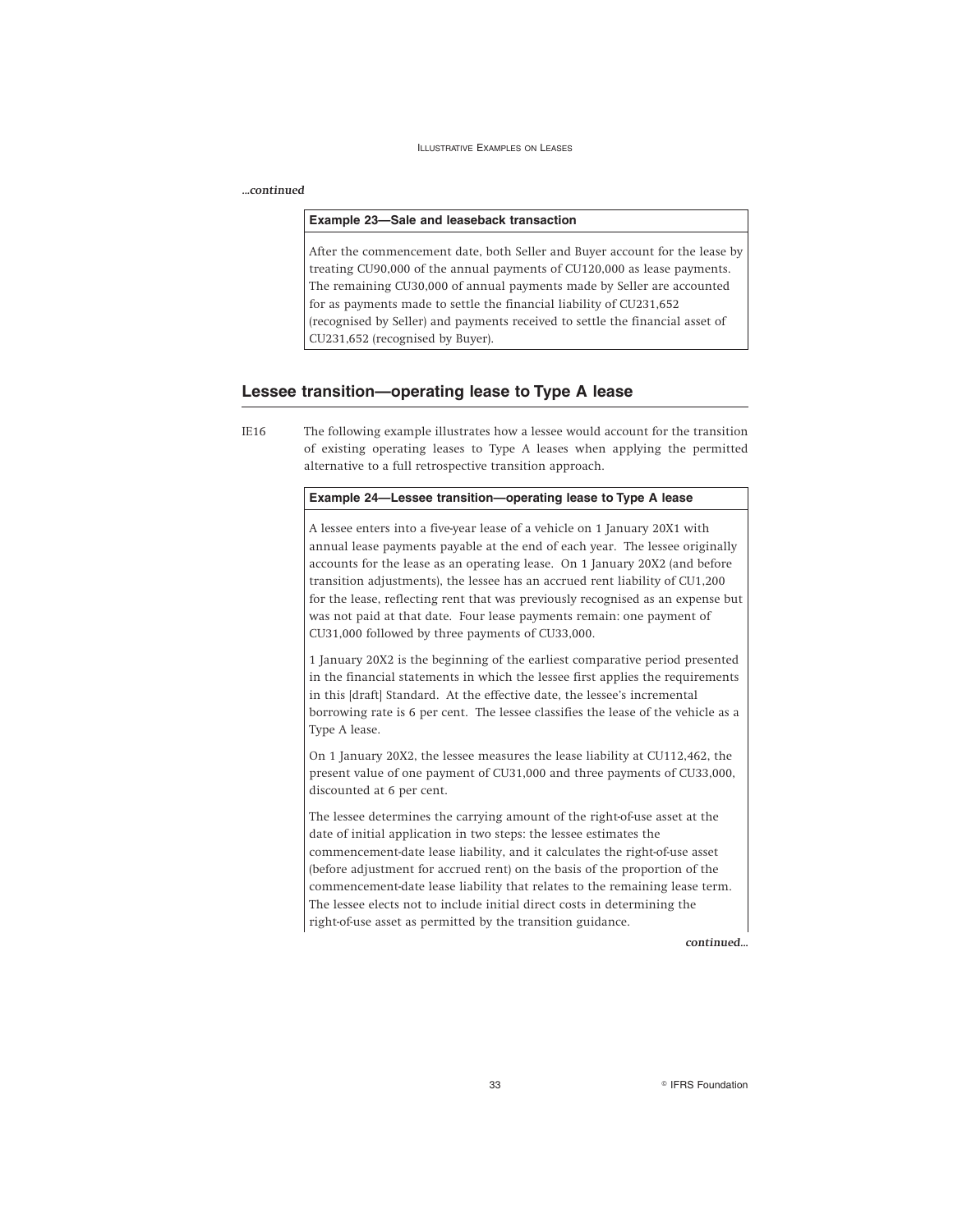| continued |                                                                                                                                                                                                                                                                                                                                                                                                                                                                                                                                                                                                                                                                                                                    |                                                                              |
|-----------|--------------------------------------------------------------------------------------------------------------------------------------------------------------------------------------------------------------------------------------------------------------------------------------------------------------------------------------------------------------------------------------------------------------------------------------------------------------------------------------------------------------------------------------------------------------------------------------------------------------------------------------------------------------------------------------------------------------------|------------------------------------------------------------------------------|
|           |                                                                                                                                                                                                                                                                                                                                                                                                                                                                                                                                                                                                                                                                                                                    | Example 24—Lessee transition—operating lease to Type A lease                 |
|           | The lessee estimates the commencement-date lease liability on the basis of<br>the average remaining lease payments. The average lease payment for the<br>remaining four years of the lease is CU32,500. The lessee estimates the<br>commencement-date lease liability at CU136,902 (the present value of a<br>CU32,500 annuity for the five-year total term of the lease). Thus, the lessee<br>measures the right-of-use asset before adjustment for accrued rent at<br>CU109,522 (CU136,902 $\times$ four remaining years $\div$ five-year lease term).<br>The difference between the right-of-use asset and the lease liability on 1<br>January 20X2 is an adjustment to opening retained earnings at that date. |                                                                              |
|           | In summary, on 1 January 20X2, the lessee recognises the following to reflect<br>the transition of the operating lease to a Type A lease.<br>Right-of-use asset<br>CU109,522                                                                                                                                                                                                                                                                                                                                                                                                                                                                                                                                       |                                                                              |
|           | Retained earnings                                                                                                                                                                                                                                                                                                                                                                                                                                                                                                                                                                                                                                                                                                  | CU2,940                                                                      |
|           | Lease liability                                                                                                                                                                                                                                                                                                                                                                                                                                                                                                                                                                                                                                                                                                    | CU112,462                                                                    |
|           | of the previously recognised accrued rent.                                                                                                                                                                                                                                                                                                                                                                                                                                                                                                                                                                                                                                                                         | The lessee also makes an adjustment to the right-of-use asset for the amount |
|           | Accrued rent                                                                                                                                                                                                                                                                                                                                                                                                                                                                                                                                                                                                                                                                                                       | CU1,200                                                                      |
|           | Right-of-use asset                                                                                                                                                                                                                                                                                                                                                                                                                                                                                                                                                                                                                                                                                                 | CU1,200                                                                      |

## **Lessee transition—operating lease to Type B lease**

IE17 The following example illustrates lessee accounting for the transition of existing operating leases to Type B leases when applying the permitted alternative to a full retrospective transition approach.

## **Example 25—Lessee transition—operating lease to Type B lease**

A lessee enters into a five-year lease of land on 1 January 20X1 with annual lease payments payable at the end of each year. The lessee originally accounts for the lease as an operating lease. On 1 January 20X2 (and before transition adjustments), the lessee has an accrued rent liability of CU1,200 for the lease, reflecting rent that was previously recognised as an expense but was not paid at that date. Four lease payments remain: one payment of CU31,000 followed by three payments of CU33,000.

1 January 20X2 is the beginning of the earliest comparative period presented in the financial statements in which the lessee first applies the requirements in this [draft] Standard. At the effective date, the lessee's incremental borrowing rate is 6 per cent. The lessee classifies the lease of land as a Type B lease.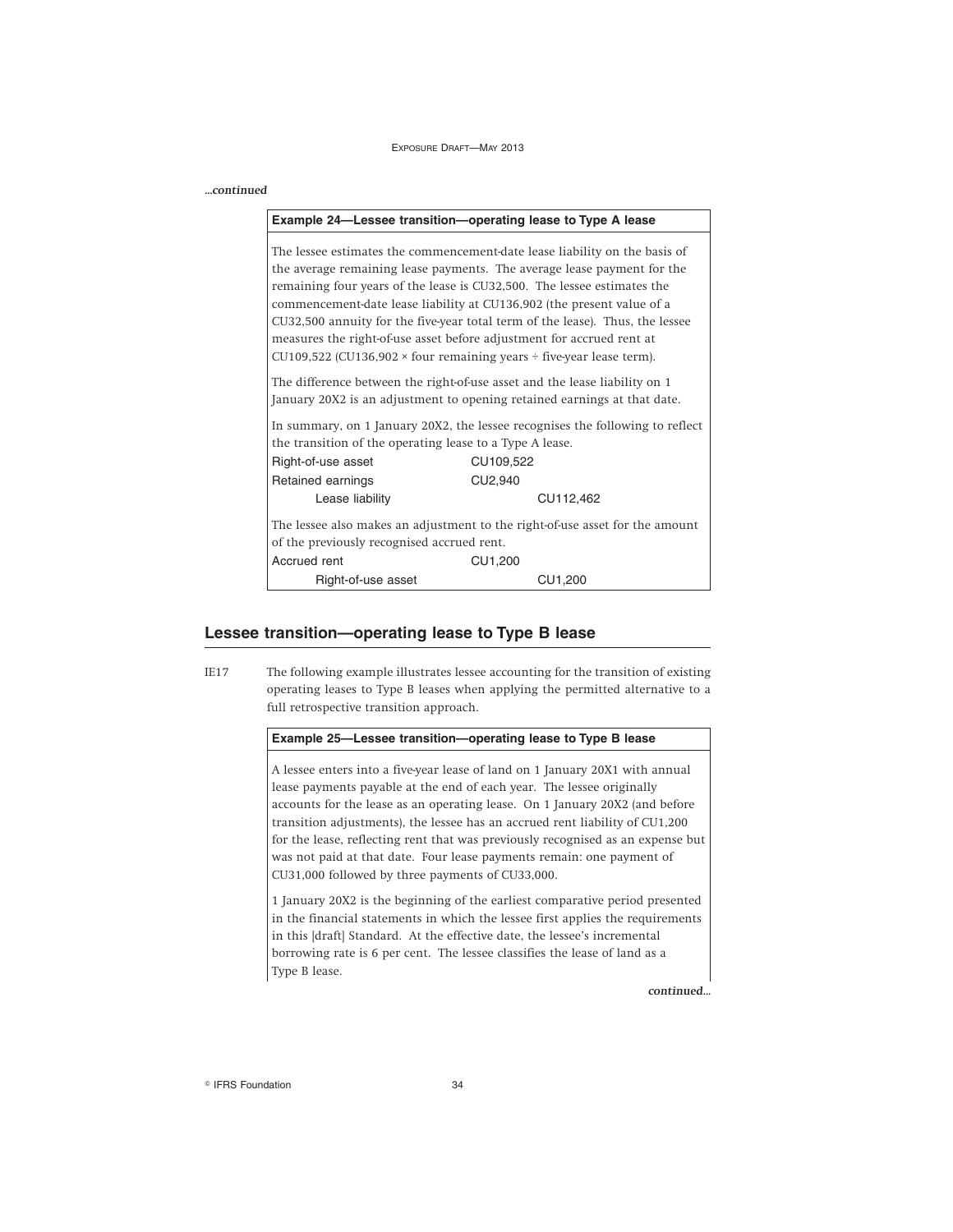#### *...continued*

| Example 25-Lessee transition-operating lease to Type B lease                                                                                                                                                                     |           |  |
|----------------------------------------------------------------------------------------------------------------------------------------------------------------------------------------------------------------------------------|-----------|--|
| On 1 January 20X2, the lessee measures the lease liability at CU112,462, the<br>present value of one payment of CU31,000 and three payments of CU33,000,<br>discounted using the rate of 6 per cent.                             |           |  |
| The right-of-use asset is equal to the lease liability before adjustment for<br>accrued rent. The lessee does not include initial direct costs in determining<br>the right-of-use asset as permitted by the transition guidance. |           |  |
| In summary, on 1 January 20X2, the lessee recognises the following to reflect<br>the transition of the operating lease to a Type B lease.                                                                                        |           |  |
| Right-of-use asset                                                                                                                                                                                                               | CU112,462 |  |
| Lease liability                                                                                                                                                                                                                  | CU112,462 |  |
| The lessee also makes an adjustment to the right-of-use asset for the amount                                                                                                                                                     |           |  |
| of the previously recognised accrued rent.                                                                                                                                                                                       |           |  |
| Accrued rent                                                                                                                                                                                                                     | CU1,200   |  |
| Right-of-use asset                                                                                                                                                                                                               | CU1.200   |  |

#### **Lessor transition—operating lease to Type A lease**

IE18 The following example illustrates lessor accounting for the transition of existing operating leases to Type A leases when applying the permitted alternative to a full retrospective transition approach.

## **Example 26—Lessor transition—operating lease to Type A lease**

A lessor leases a vehicle for five years on 1 January 20X1 with annual lease payments receivable at the end of each year. The lessor originally accounts for the lease as an operating lease. On 1 January 20X2 (and before transition adjustments), the lessor has a rent accrual of CU1,200 for the lease, reflecting rent that was previously recognised as income but was not received at that date. Four lease payments remain: one payment of CU31,000 followed by three payments of CU33,000.

1 January 20X2 is the beginning of the earliest comparative period presented in the financial statements in which the lessor first applies the requirements in this [draft] Standard. On 1 January 20X2, the lessor classifies the lease of the vehicle as a Type A lease. Immediately before 1 January 20X2, the vehicle was recognised in the lessor's financial statements at CU176,000 (historical cost of CU200,000 – depreciation of CU24,000). The lessor also has an asset for accrued rent of CU1,200.